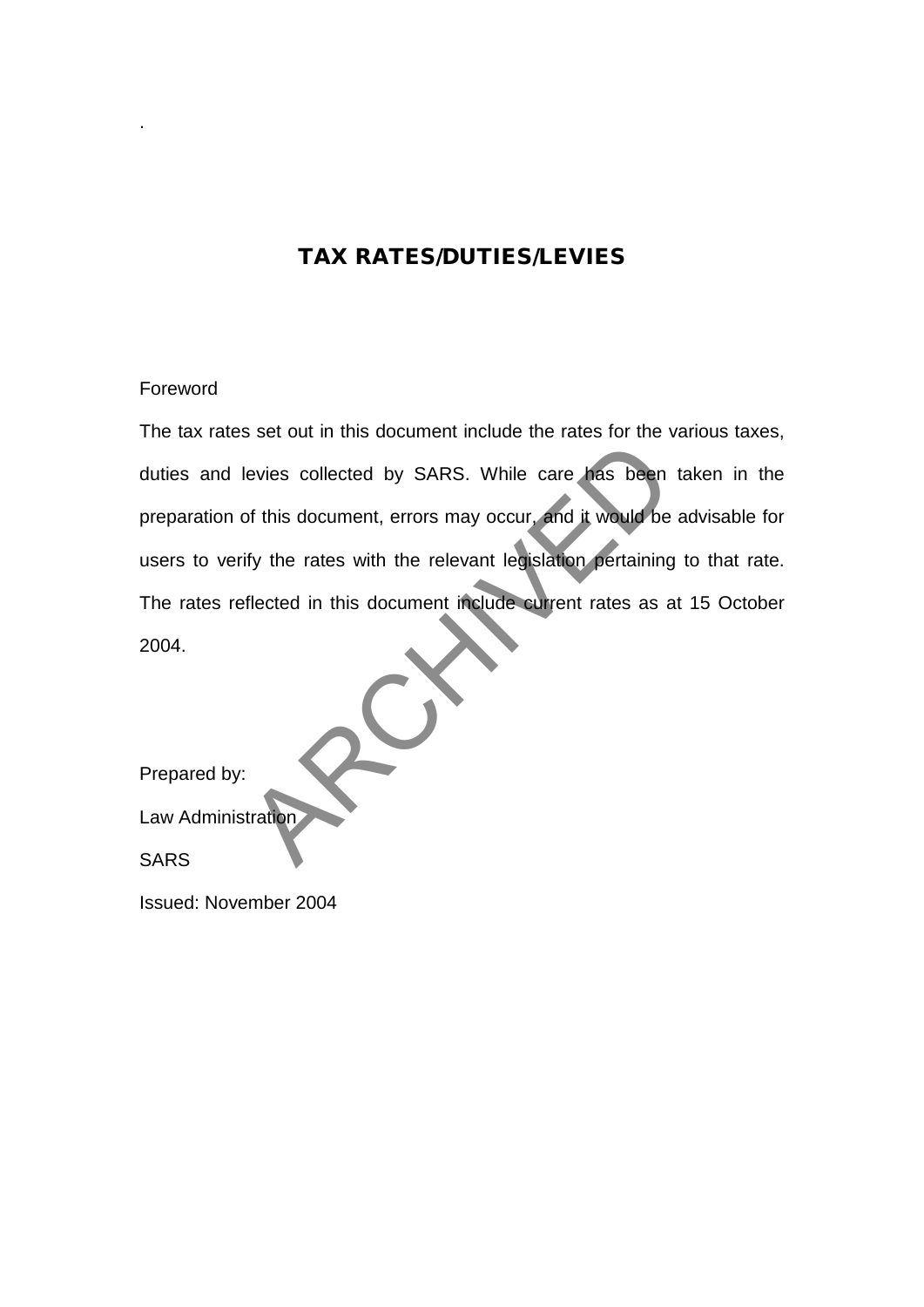| <b>INDEX</b> | <b>PAGE</b> |
|--------------|-------------|
|              |             |

| 1. | <b>CORPORATE TAXES</b><br><b>Companies (Standard)/Close Corporations</b><br>1.1<br>1.2<br>Secondary Tax on Companies (STC)                                                                                                                                                                                                             | 4<br>4<br>$\overline{\mathbf{4}}$                         |
|----|----------------------------------------------------------------------------------------------------------------------------------------------------------------------------------------------------------------------------------------------------------------------------------------------------------------------------------------|-----------------------------------------------------------|
|    | <b>Mining Companies</b><br>1.3<br>1.3.1 Companies Mining for Gold<br>1.3.2 Companies Mining for Oil and Gas                                                                                                                                                                                                                            | $\mathbf 5$<br>$\begin{array}{c} 5 \\ 5 \\ 5 \end{array}$ |
|    | 1.3.3 Diamond Mining Companies<br>1.3.4 Other Mining Companies (other than mining for gold or diamonds)<br>1.3.5 All Mining Companies (including diamond mining companies, but                                                                                                                                                         | 5                                                         |
|    | excluding gold mining companies)<br><b>Insurance Companies</b><br>1.4<br>1.4.1 Long-Term Insurance Companies<br>1.4.2 Short-Term Insurance Companies                                                                                                                                                                                   | 5<br>6<br>$6\overline{6}$                                 |
|    | 1.5 Retirement Funds (RF'S)<br>1.6 Small Business Corporations<br>1.7 Employment Companies                                                                                                                                                                                                                                             | 6<br>6<br>$\,6$                                           |
|    | 1.8 Non-resident Companies<br>1.9 Tax Holiday Companies                                                                                                                                                                                                                                                                                | $\overline{7}$<br>$\overline{7}$                          |
| 2. | PERSONAL INCOME TAX (INDIVIDUALS AND SPECIAL TRUSTS)                                                                                                                                                                                                                                                                                   | $\overline{7}$                                            |
| 3. | <b>TRUSTS</b>                                                                                                                                                                                                                                                                                                                          | 13                                                        |
| 4. | <b>VALUE-ADDED TAX (VAT)</b>                                                                                                                                                                                                                                                                                                           | 14                                                        |
| 5. | <b>SALES TAX</b>                                                                                                                                                                                                                                                                                                                       | 15                                                        |
| 6. | <b>TRANSFER DUTY</b>                                                                                                                                                                                                                                                                                                                   | 15                                                        |
| 7. | <b>STAMP DUTY</b><br>7.1 Debit Entries<br>7.2 Instalment Credit Agreements<br>7.3 Leases of Immovable Property<br><b>Marketable Securities</b><br>7.4<br>Original issues of shares, stock/debentures<br>(i)<br>The issue of a certificate or other like instrument<br>(ii)<br>representing an interest in the shares, stock/debentures | 18<br>18<br>18<br>18<br>18<br>18<br>18                    |
|    | Registration of transfer<br>(iii)<br>Cancellation or redemption of company shares<br>(iv)<br>Acquisition by transferee from transferor<br>(v)                                                                                                                                                                                          | 19<br>19<br>19                                            |
| 8. | UNCERTIFICATED SECURITIES TAX (UST)                                                                                                                                                                                                                                                                                                    | 19                                                        |
| 9. | <b>SKILLS DEVELOPMENT LEVY</b>                                                                                                                                                                                                                                                                                                         | 19                                                        |
|    | 10. UNEMPLOYMENT INSURANCE CONTRIBUTIONS                                                                                                                                                                                                                                                                                               | 19                                                        |
|    | 11. WITHOLDING TAX ON ROYALTIES                                                                                                                                                                                                                                                                                                        | 19                                                        |
|    | <b>12. CAPITAL TAXES</b><br>12.1 Capital Gains Tax (CGT)<br>12.2 Estate Duty<br>12.3 Donations Tax                                                                                                                                                                                                                                     | 20<br>20<br>20<br>20                                      |
|    | 13. CUSTOMS DUTY<br>13.1 Anti-dumping and Countervailing Duty                                                                                                                                                                                                                                                                          | 21<br>21                                                  |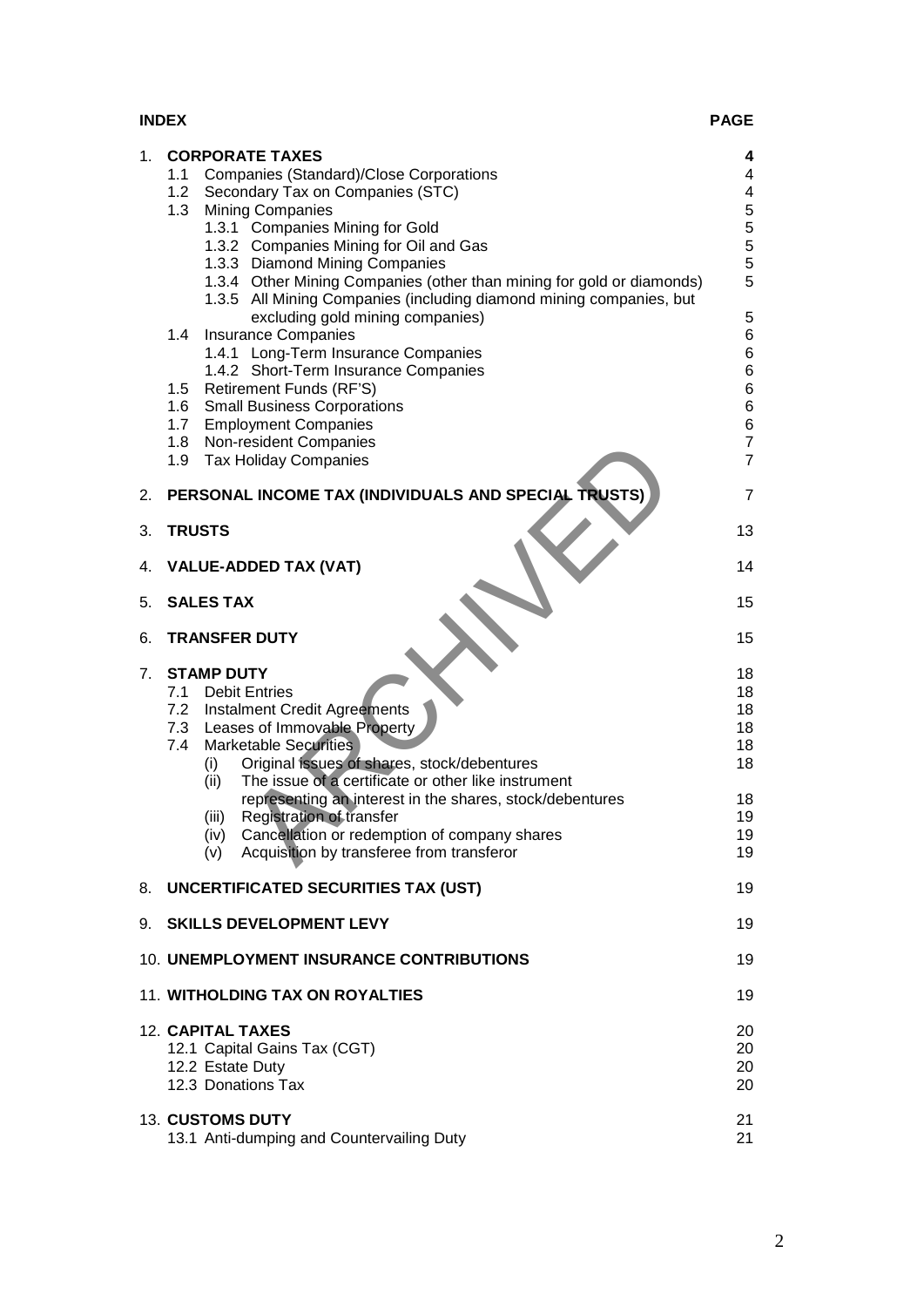| <b>14. EXCISE DUTY</b>                               |    |
|------------------------------------------------------|----|
| 14.1 Some Important Excise Duties                    | 21 |
| <b>Alcoholic Products</b><br>(a)                     | 21 |
| Tobacco Products<br>(b)                              | 21 |
| Fuel Levy (Excluding Road Accident Fund Levy)<br>(C) | 22 |
| 14.2 Ad Valorem Excise Duties                        | 22 |
| 14.3 Air Passenger Departure Tax                     | 22 |
| 14.4 Environmental levy                              | 22 |
| 14.5 Export Duty                                     | 23 |

**RECISION**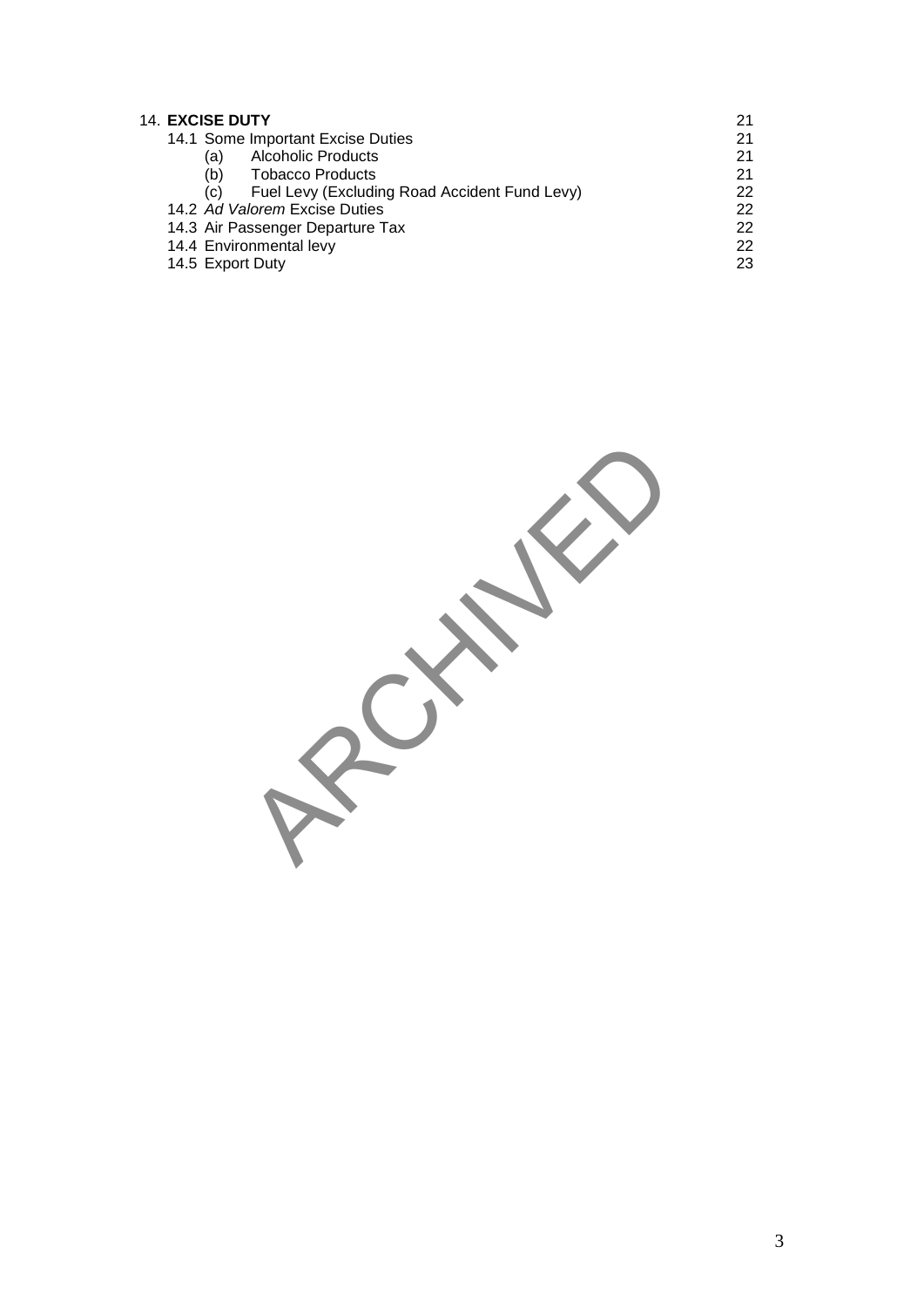# 1**. CORPORATES**

| From                                                                                                                                                                                                                                                                                                                                                                                                                                                                                                                                                                                                                                                                                  | Until (4) | <b>Normal Tax</b><br>From R1<br><b>Taxable</b><br>income<br>and above | Sur-<br>charge | Trans-<br>sitional<br>Levy(2) | <b>STC (5)</b> | <b>UPT (6)</b>    | <b>Effective</b><br>Rate (3) |
|---------------------------------------------------------------------------------------------------------------------------------------------------------------------------------------------------------------------------------------------------------------------------------------------------------------------------------------------------------------------------------------------------------------------------------------------------------------------------------------------------------------------------------------------------------------------------------------------------------------------------------------------------------------------------------------|-----------|-----------------------------------------------------------------------|----------------|-------------------------------|----------------|-------------------|------------------------------|
| 01/04/80                                                                                                                                                                                                                                                                                                                                                                                                                                                                                                                                                                                                                                                                              | 31/03/81  | 40%                                                                   | 5%             |                               |                | 331/3%            | 42%                          |
| 01/04/81                                                                                                                                                                                                                                                                                                                                                                                                                                                                                                                                                                                                                                                                              | 31/03/82  | 40%                                                                   | 5%             |                               |                | 331/3%            | 42%                          |
| 01/04/82                                                                                                                                                                                                                                                                                                                                                                                                                                                                                                                                                                                                                                                                              | 31/03/83  | 42%                                                                   | 10%            |                               |                | 331/3%            | 46.2%                        |
| 01/04/83                                                                                                                                                                                                                                                                                                                                                                                                                                                                                                                                                                                                                                                                              | 31/03/84  | 42%                                                                   | 10%            |                               |                | 331/3%            | 46.2%                        |
| 01/04/84                                                                                                                                                                                                                                                                                                                                                                                                                                                                                                                                                                                                                                                                              | 31/03/90  | 50%                                                                   |                |                               |                | $33\frac{1}{3}\%$ | 50%                          |
| 01/04/90                                                                                                                                                                                                                                                                                                                                                                                                                                                                                                                                                                                                                                                                              | 31/03/91  | 50%                                                                   |                |                               |                |                   | 50%                          |
| 01/04/91                                                                                                                                                                                                                                                                                                                                                                                                                                                                                                                                                                                                                                                                              | 31/03/93  | 48%                                                                   |                |                               |                |                   | 48%                          |
| 01/04/93                                                                                                                                                                                                                                                                                                                                                                                                                                                                                                                                                                                                                                                                              | 31/03/94  | 40%                                                                   |                |                               |                |                   | 47.8%                        |
| 01/04/94                                                                                                                                                                                                                                                                                                                                                                                                                                                                                                                                                                                                                                                                              | 31/03/95  | 35%                                                                   |                | 5%                            |                |                   |                              |
| 01/04/95                                                                                                                                                                                                                                                                                                                                                                                                                                                                                                                                                                                                                                                                              | 31/03/96  | 35%                                                                   |                |                               |                |                   | 48%                          |
| 01/04/96                                                                                                                                                                                                                                                                                                                                                                                                                                                                                                                                                                                                                                                                              | 31/03/99  | 35%                                                                   |                |                               |                |                   | 42.2%                        |
| 01/04/99                                                                                                                                                                                                                                                                                                                                                                                                                                                                                                                                                                                                                                                                              | 31/03/05  | 30%                                                                   |                |                               |                |                   | 37.7%                        |
| Notes: (The notes are applicable to all companies listed under par 1.1 to 1.9)<br>(1) Close corporations became liable to tax with effect from the 1985 year of assessment.<br>(2) To finance transition costs incurred during the 1993 and 1994 transition process to<br>democracy, a levy was introduced. This levy was calculated at 5% of taxable income in<br>excess of R50 000 before set off of assessed loss brought forward.<br>(3) Provided all after tax profits were declared as dividends from 17/03/93 and no UPT was<br>payable.<br>(4) Rates apply in respect of tax years of companies ending during the above periods.<br>(5) See exact dates for STC in 1.2 below. |           |                                                                       |                |                               |                |                   |                              |

## 1.1 **Companies (Standard)/Close Corporations (1)**

- (1) Close corporations became liable to tax with effect from the 1985 year of assessment.
- (2) To finance transition costs incurred during the 1993 and 1994 transition process to democracy, a levy was introduced. This levy was calculated at 5% of taxable income in excess of R50 000 before set off of assessed loss brought forward.
- (3) Provided all after tax profits were declared as dividends from 17/03/93 and no UPT was payable.
- (4) Rates apply in respect of tax years of companies ending during the above periods.
- (5) See exact dates for STC in 1.2 below*.*
- (6) Undistributed Profits Tax (UPT) was payable by companies at the rate of 33⅓% on the amount by which the distributable income of a company exceeded the dividends distributed during the specified period relating to the year of assessment.

# 1.2 **Secondary Tax on Companies (STC) (i.e. on net dividends declared)**

| <b>From</b> | Until    | Rate   |
|-------------|----------|--------|
| 17/03/93    | 21/06/94 | 15%    |
| 22/06/94    | 13/03/96 | 25%    |
| 14/03/96    | To date  | 12,50% |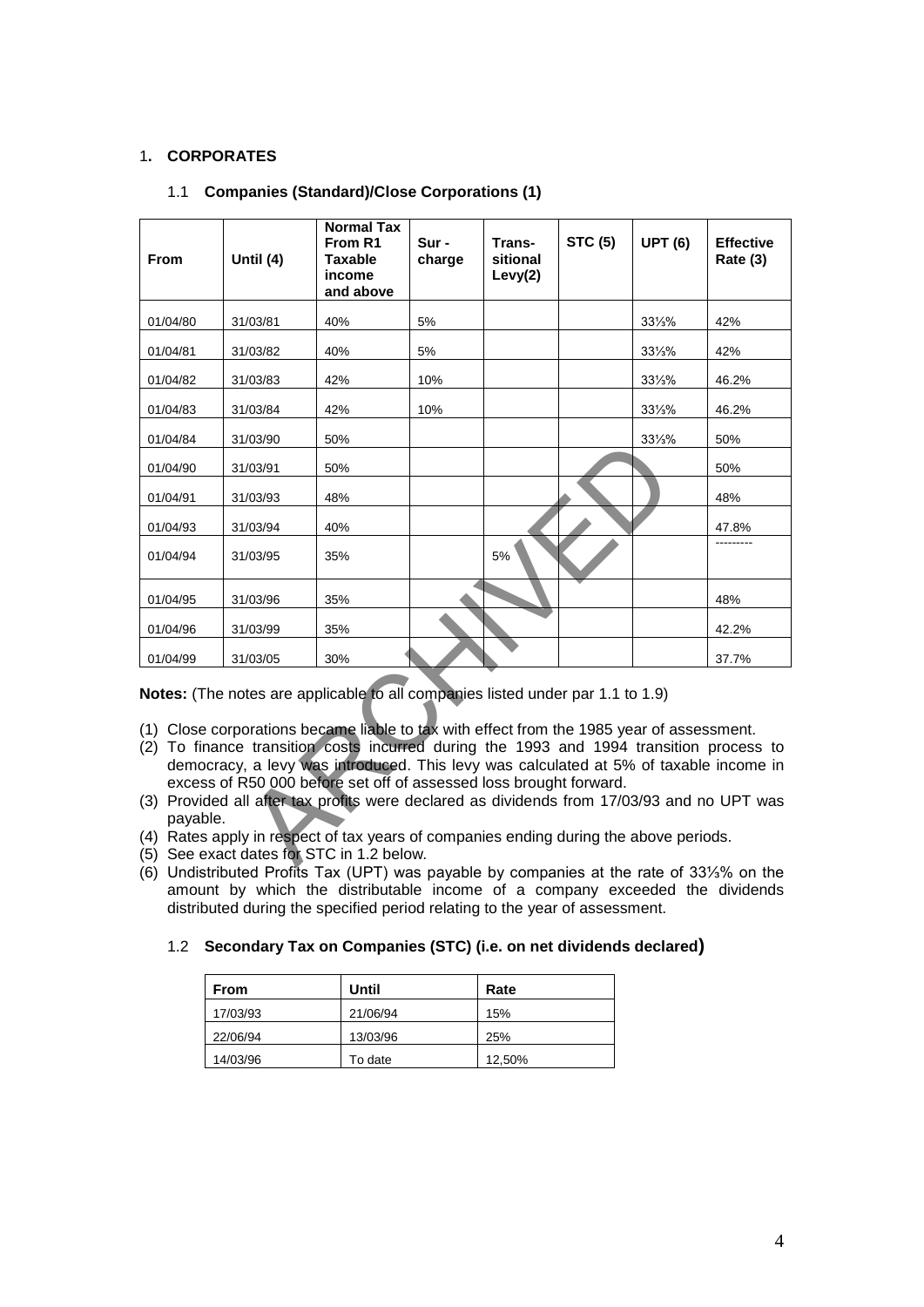#### 1.3 **Mining Companies**

#### 1.3.1 **Companies Mining for Gold (taxed according to one of the following formulae "gold mining tax formula")**

| From - Until (4)          | <b>MINE NOT EXEMPT FROM</b><br><b>STC</b> | <b>MINE ELECTED TO BE</b><br><b>EXEMPT FROM STC</b> |
|---------------------------|-------------------------------------------|-----------------------------------------------------|
| $01.04.1994 - 31.03.1996$ | Y=43-215/X (Other income                  | Y=58-290/X (Other income                            |
|                           | taxed at 35%)                             | taxed at 48%)                                       |
| $01.04.1996 - 31.03.1999$ | Y=43-215/X (Other income                  | Y=51-255/X (Other income                            |
|                           | taxed at 35%)                             | taxed at 42%)                                       |
| 01.04.1999 - 31.03.2005   | Y=37-185/X (Other income                  | Y=46-230/X (Other income                            |
|                           | taxed at 30%)                             | taxed at 38%)                                       |

Where  $X =$  Taxable income from gold mining Total revenue (turnover) from gold mining

 $Y =$  Rate of tax to be levied

#### 1.3.2 **Companies Mining for Oil and Gas**

Taxed at the same normal tax rate applicable to standard companies (see par. 1.1), plus an additional normal tax equal to 40% remaining after the deduction of the normal tax. The normal tax and the additional normal tax may, however, be reduced in terms of section 5(2A)(b) of the Income Tax Act. Taxed at the same normal tax rate applicable to standard<br>par. 1.1), plus an additional normal tax equal to 40% rem<br>deduction of the normal tax. The normal tax and the additional<br>may, however, be reduced in terms of sectio

# 1.3.3 **Diamond Mining Companies**

| <b>YEAR ENDING</b>              | 31.03.1984 | 31.03.1985 | 31.03.1986 | 31.03.1987 | 31.03.1988 | 31.03.1989 | 31.03.1990 |
|---------------------------------|------------|------------|------------|------------|------------|------------|------------|
| <b>TAX RATE</b>                 | 45%        | 45%        | 45%        | 45%        | 45%        | 45%        | See note   |
| <b>SURCHARGE</b>                | 15%        | 20%        | 25%        | 25%        | 25%        | 25%        |            |
| <b>EFFECTIVE</b><br><b>RATE</b> | 51.75%     | 54%        | 56.25%     | 56.25%     | 56.25%     | 56.25%     |            |

**Note:** From 1990 no specific tax rates are applicable to diamond mining companies. See also paragraph 1.3.5 below.

#### 1.3.4 **Other Mining Companies (other than mining for gold or diamonds)**

| <b>YEAR ENDING</b>              | 31.03.1984 | 31.03.1985 | 31.03.1986 | 31.03.1987 | 31.03.1988 | 31.03.1989 | 31.03.1990    |
|---------------------------------|------------|------------|------------|------------|------------|------------|---------------|
| <b>TAX RATE</b>                 | 42%        | 50%        | 50%        | 50%        | 50%        | 50%        | See           |
| <b>SURCHARGE</b>                | 10%        |            | 15%        | 15%        | 15%        | 15%        | paragraph     |
| <b>EFFECTIVE</b><br><b>RATE</b> | 46.2%      | 50%        | 57.5%      | 57.5%      | 57.5%      | 57.5%      | $1.3.5$ below |

### 1.3.5 **Other Mining Companies (including diamond mining companies, but excluding gold mining companies)**

| <b>YEAR ENDING</b>    | 31.03.1990 | 31.03.1991 | 31.03.1992 | 31.03.1993 | 31.03.1994 |
|-----------------------|------------|------------|------------|------------|------------|
| <b>TAX RATE</b>       | 50%        | 50%        | 48%        | 48%        | See note   |
| <b>SURCHARGE</b>      | 12%        | 9%         | 6%         | 3%         |            |
| <b>EFFECTIVE RATE</b> | 56%        | 54.5%      | 58.88%     | 49.44%     |            |

**Note:** From the tax year ending 31 March 1994 the rates applicable to standard companies (see paragraph 1.1 above) also apply to all mining companies, other than companies mining for gold.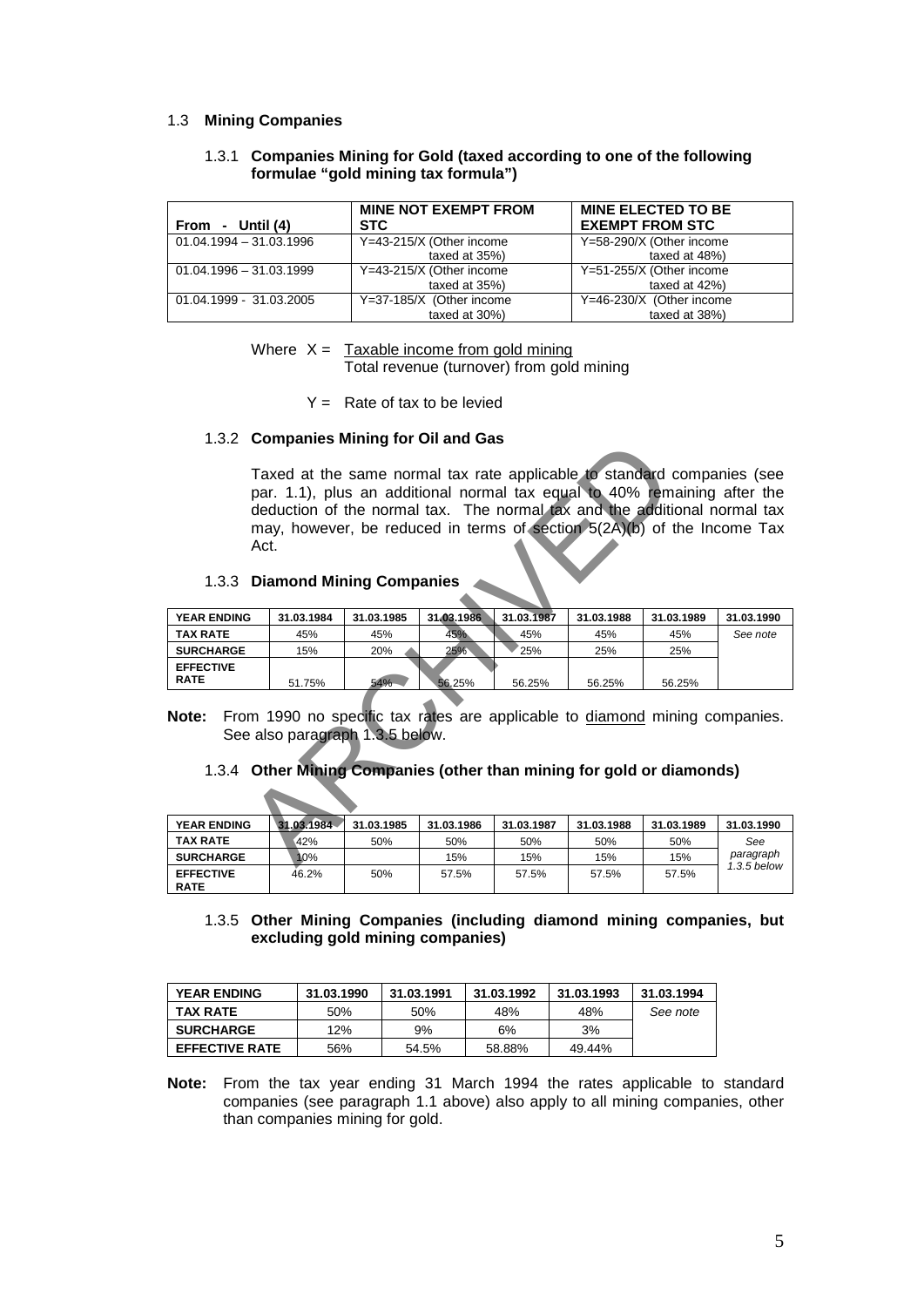## 1.4 **Insurance Companies**

# 1.4.1 **Long-Term Insurance Companies – Four Fund Basis**

|                                                    | $01/03/98 -$<br>31/03/99 | $01/04/99 -$<br>31/03/05 |
|----------------------------------------------------|--------------------------|--------------------------|
| Corporate Fund                                     | 35%                      | 30%                      |
| Individual Policyholder fund                       | 30%                      | 30%                      |
| Company Policyholder Fund                          | 35%                      | 30%                      |
| Untaxed Policyholder fund:<br>$\blacksquare$ Other | Nil                      | Nil                      |
| ■ Administered RF's                                | Rates in par 1.5 below   |                          |

#### 1.4.2 **Short-Term Insurance Companies**

# 1.5 **Retirement Funds (RF's)**

| With effect from   | Rate |  |
|--------------------|------|--|
| 01/03/1996         | 17%  |  |
| 01/03/1998         | 25%  |  |
| 01/03/2003 to date | 18%  |  |
|                    |      |  |

# 1.6 **Small Business Corporations**

| Companies carrying on a short-term insurance business are taxed at the<br>same rate as is applicable to standard companies – see par 1.1. |                                    |                   |                            |                          |  |
|-------------------------------------------------------------------------------------------------------------------------------------------|------------------------------------|-------------------|----------------------------|--------------------------|--|
|                                                                                                                                           | <b>Retirement Funds (RF's)</b>     |                   |                            |                          |  |
| With effect from                                                                                                                          |                                    | Rate              |                            |                          |  |
| 01/03/1996                                                                                                                                |                                    | 17%               |                            |                          |  |
| 01/03/1998                                                                                                                                |                                    | 25%               |                            |                          |  |
| 01/03/2003 to date                                                                                                                        |                                    | 18%               |                            |                          |  |
|                                                                                                                                           | <b>Small Business Corporations</b> |                   |                            |                          |  |
|                                                                                                                                           |                                    |                   |                            |                          |  |
| <b>From</b>                                                                                                                               | Until                              | <b>Normal Tax</b> | <b>From Taxable Income</b> | <b>To Taxable Income</b> |  |
| 01/04/99                                                                                                                                  | 31/03/02                           | 15%               | R <sub>1</sub>             | R1050 000                |  |
|                                                                                                                                           |                                    | 30%               | R <sub>1050</sub> 001      | and above                |  |
| 01/04/02                                                                                                                                  | 31/03/05                           | 15%               | R <sub>1</sub>             | R <sub>150</sub> 000     |  |
|                                                                                                                                           |                                    | 30%               | R <sub>150</sub> 001       | and above                |  |

**Note:** See note (4) under paragraph 1.1 above

# 1.7 **Employment Companies**

- Personal service company
- Labour broker that is a company without a labour broker exemption certificate

| <b>From</b> | Until    | Normal Tax, from R1 taxable income and above |
|-------------|----------|----------------------------------------------|
| 01/04/00    | 31/03/05 | 35%                                          |

**Note:** See note (4) under paragraph 1.1 above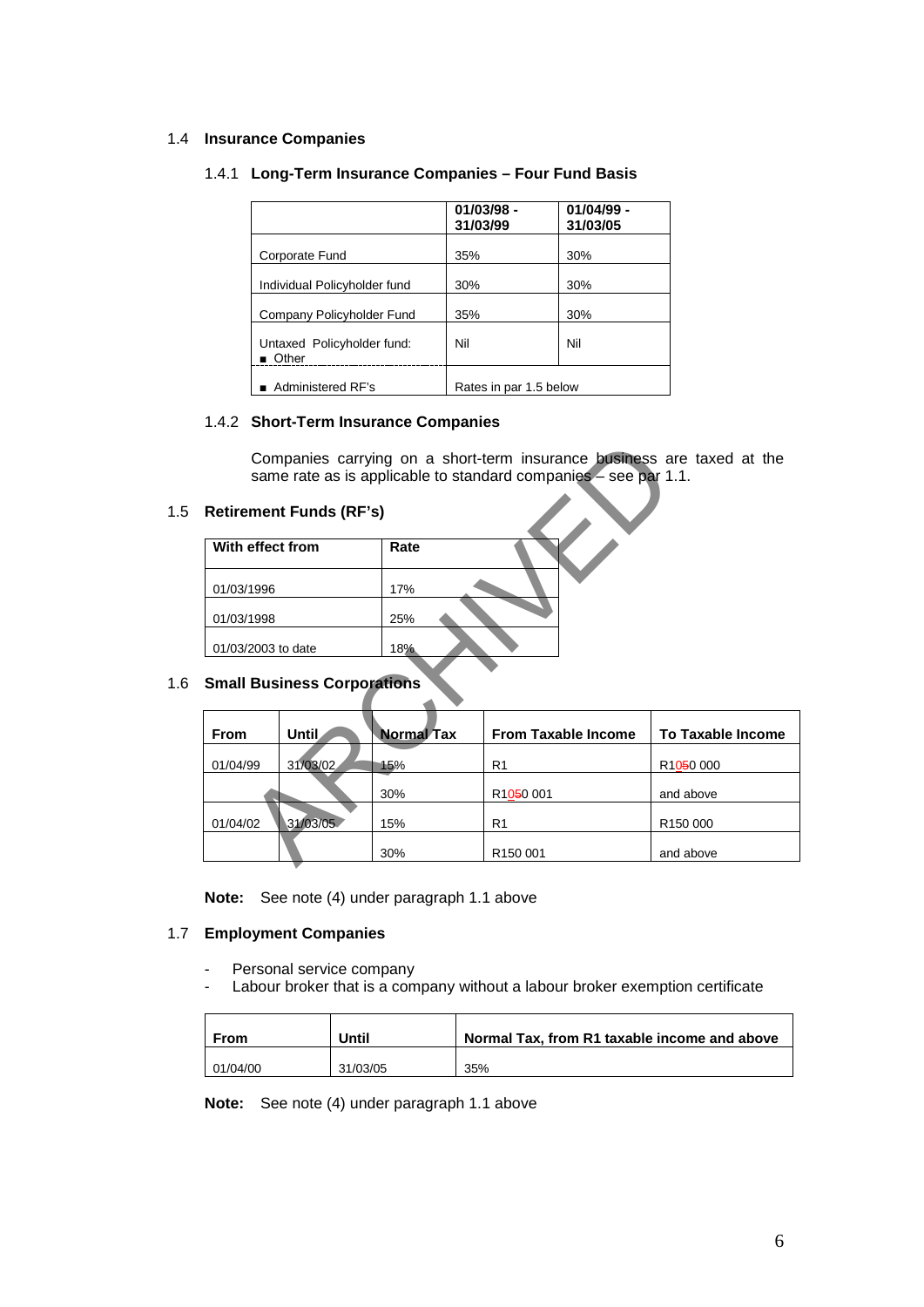## 1.8 **Non-resident Companies**

#### **Non-resident companies which trade in SA via a branch or agency**

| From                       | Until    |     | Normal Tax, from R1 taxable income and above |
|----------------------------|----------|-----|----------------------------------------------|
| 01/04/96                   | 31/03/99 | 40% |                                              |
| 01/04/99                   | 31/03/05 | 35% |                                              |
| othar than engelal truete) |          |     |                                              |

| Date From                                                                                                                                                                                                                                                                                                                                                                                                   | Date To                    | Normal Tav                  |
|-------------------------------------------------------------------------------------------------------------------------------------------------------------------------------------------------------------------------------------------------------------------------------------------------------------------------------------------------------------------------------------------------------------|----------------------------|-----------------------------|
| <del>pate riviii</del>                                                                                                                                                                                                                                                                                                                                                                                      | <b>EXISTEN</b>             | <del>nomarias</del>         |
| $Dirich{f} \cap \bigcap_{n=1}^{\infty} \bigcap_{n=1}^{\infty} \bigcap_{n=1}^{\infty} \bigcap_{n=1}^{\infty} \bigcap_{n=1}^{\infty} \bigcap_{n=1}^{\infty} \bigcap_{n=1}^{\infty} \bigcap_{n=1}^{\infty} \bigcap_{n=1}^{\infty} \bigcap_{n=1}^{\infty} \bigcap_{n=1}^{\infty} \bigcap_{n=1}^{\infty} \bigcap_{n=1}^{\infty} \bigcap_{n=1}^{\infty} \bigcap_{n=1}^{\infty} \bigcap_{n=1}^{\infty} \bigcap_{n$ | $Dirichlet$ 01/03/02       | Individual rates            |
| <b>THE REPORT OF A REPORT OF A STATE</b>                                                                                                                                                                                                                                                                                                                                                                    | <del>THUR to UHUUIUZ</del> | <b>TERMINENTAL PROPERTY</b> |
| 01/03/02                                                                                                                                                                                                                                                                                                                                                                                                    | Eo Date                    | $\Lambda$ <sup>O/</sup>     |
| <del>umuuz</del>                                                                                                                                                                                                                                                                                                                                                                                            | TV PUID                    | <del>1070</del>             |

**Note:** See note (4) under paragraph 1.1 above Not subject to STC

# 1.9 **Tax Holiday Companies**

**Trusts (** 

A company which qualified for a "tax holiday status" in terms of section 37H of the Income Tax Act. Companies could only apply for approval, for tax holiday status, until 30 September 1999.

| <b>Period</b>                 | Rate |
|-------------------------------|------|
| During the tax holiday status | 0%   |

# 2. **PERSONAL INCOME TAX (INDIVIDUALS AND SPECIAL TRUSTS)**

# **Tax rates for natural persons (Individuals): 1995/96**

| <b>Tax Holiday Companies</b><br>1.9                  |                                                                                                                                                |
|------------------------------------------------------|------------------------------------------------------------------------------------------------------------------------------------------------|
| until 30 September 1999.                             | A company which qualified for a "tax holiday status" in terms of section<br>Income Tax Act. Companies could only apply for approval, for tax h |
| <b>Period</b>                                        | Rate                                                                                                                                           |
| During the tax holiday status                        | 0%                                                                                                                                             |
| Note: Exempt from STC                                |                                                                                                                                                |
|                                                      | PERSONAL INCOME TAX (INDIVIDUALS AND SPECIAL TRUSTS)                                                                                           |
| Tax rates for natural persons (Individuals): 1995/96 |                                                                                                                                                |
| Taxable income (R)                                   | Rates of tax (R)                                                                                                                               |
| $1 - 5000$                                           | 17% of each R1                                                                                                                                 |
| $5001 - 10000$                                       | 850 + 18% of the amount above 5 000                                                                                                            |
| $10001 - 15000$                                      | 1750 + 19% of the amount above 10 000                                                                                                          |
| $15001 - 20000$                                      | 2 700 + 20% of the amount above 15 000                                                                                                         |
| $20001 - 30000$                                      | 3 700 + 21% of the amount above 20 000                                                                                                         |
| $30001 - 40000$                                      | 5 800 + 31% of the amount above 30 000                                                                                                         |
| $40001 - 50000$                                      | 8 900 + 42% of the amount above 40 000                                                                                                         |
| $50001 - 70000$                                      | 13 100 + 43% of the amount above 50 000                                                                                                        |
| 70 001 - 80 000                                      | 21 700 + 44% of the amount above 70 000                                                                                                        |
| 80 001 and above                                     | 26 100 + 45% of the amount above 80 000                                                                                                        |

**Note:** In addition to the tax determined above, a transition levy was payable at a rate of 1.67% of taxable income exceeding R50 000 excluding section 7A(4A) and par 7 of the Second Schedule payments.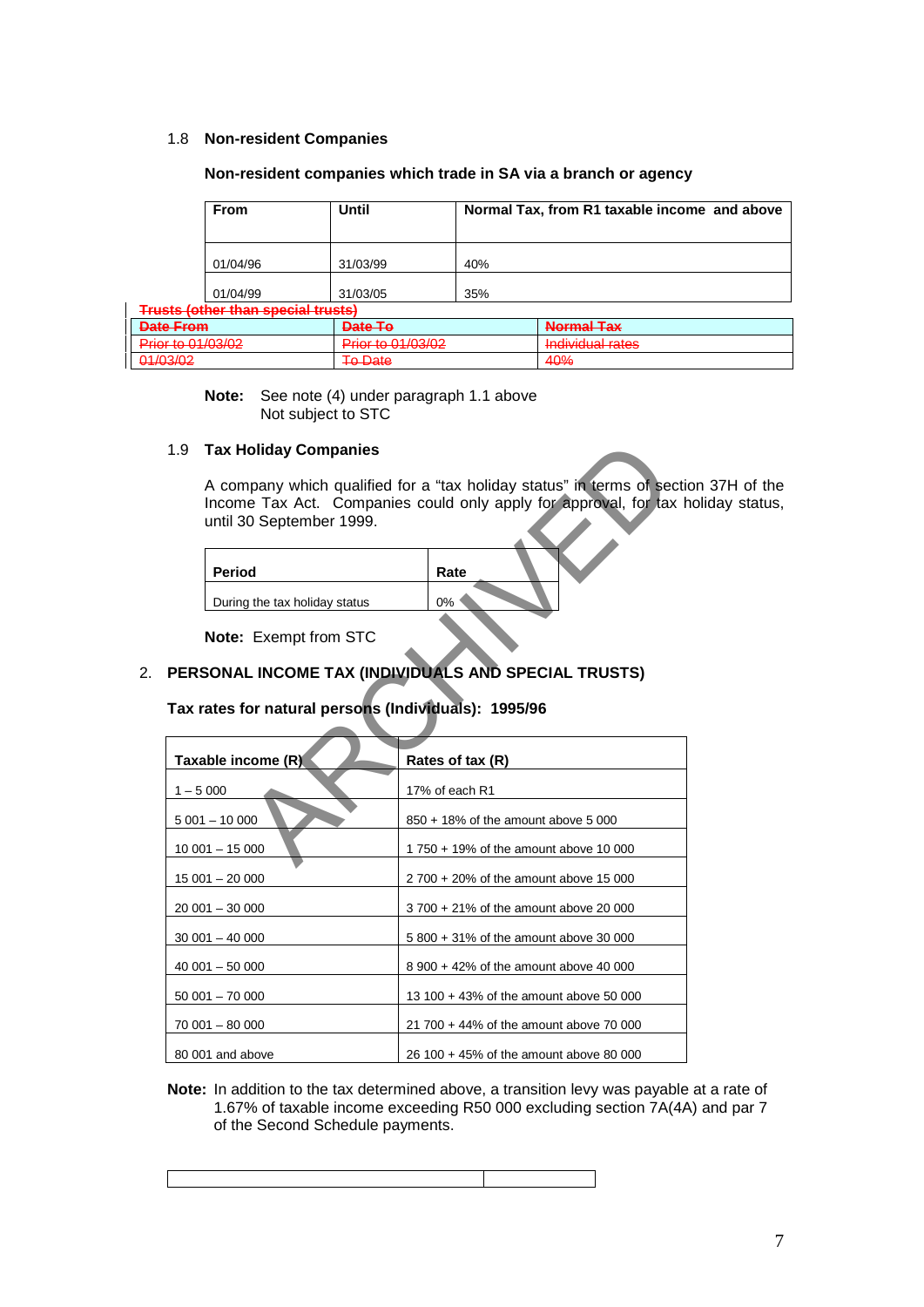| <b>Rebates</b>                                 | 1995/96             |
|------------------------------------------------|---------------------|
| Primary                                        | R <sub>2</sub> 625  |
|                                                |                     |
| Age 65 and over (additional to primary rebate) | R <sub>2</sub> 500  |
|                                                |                     |
|                                                |                     |
| <b>Tax thresholds</b>                          | 1995/96             |
| Below age 65                                   | R <sub>14</sub> 600 |
| Age 65 and over                                | R <sub>26</sub> 785 |

Standard Income Tax on Employees (SITE): Level: Net remuneration: R50 000

# **Tax rates for natural persons (Individuals): 1996/97**

| Taxable income (R)                             | Rates of tax (R) |                                          |  |
|------------------------------------------------|------------------|------------------------------------------|--|
| $1 - 15000$                                    | 17% of each R1   |                                          |  |
| $15001 - 20000$                                |                  | 2 550 + 19% of the amount above 15 000   |  |
| $20001 - 30000$                                |                  | 3 500 + 21% of the amount above 20 000   |  |
| $30001 - 40000$                                |                  | 5 600 + 30% of the amount above 30 000   |  |
| $40001 - 60000$                                |                  | 8 600 + 41% of the amount above 40 000   |  |
| $60001 - 80000$                                |                  | 16 800 + 43% of the amount above 60 000  |  |
| 80 001 - 100 000                               |                  | 25 400 + 44% of the amount above 80 000  |  |
| 100 001 and above                              |                  | 34 200 + 45% of the amount above 100 000 |  |
|                                                |                  |                                          |  |
| <b>Rebates</b>                                 |                  | 1996/97                                  |  |
| Primary                                        |                  | R <sub>2</sub> 660                       |  |
| Age 65 and over (additional to primary rebate) |                  | R <sub>2</sub> 500                       |  |
|                                                |                  |                                          |  |
| Tax thresholds                                 |                  | 1996/97                                  |  |
| Below age 65                                   |                  | R <sub>15</sub> 800                      |  |

| <b>Rebates</b>                                 | 1996/97            |
|------------------------------------------------|--------------------|
| Primary                                        | R <sub>2</sub> 660 |
| Age 65 and over (additional to primary rebate) | R <sub>2</sub> 500 |

| <b>Tax thresholds</b> | 1996/97             |
|-----------------------|---------------------|
| Below age 65          | R <sub>15</sub> 800 |
| Age 65 and over       | R <sub>27</sub> 905 |

Standard Income Tax on Employees (SITE): Level: R50 000

# **Tax rates for natural persons (Individuals): 1997/98**

| Taxable income (R) | Income tax $(R)$                        |
|--------------------|-----------------------------------------|
| 1-30 000           | 19% of each R1                          |
| $30001 - 35000$    | 5 700 + 30% of the amount above 30 000  |
| $35001 - 45000$    | 7 200 + 32% of the amount above 35 000  |
| $45001 - 60000$    | 10 400 + 41% of the amount above 45 000 |
| $60001 - 70000$    | 16 550 + 43% of the amount above 60 000 |
|                    |                                         |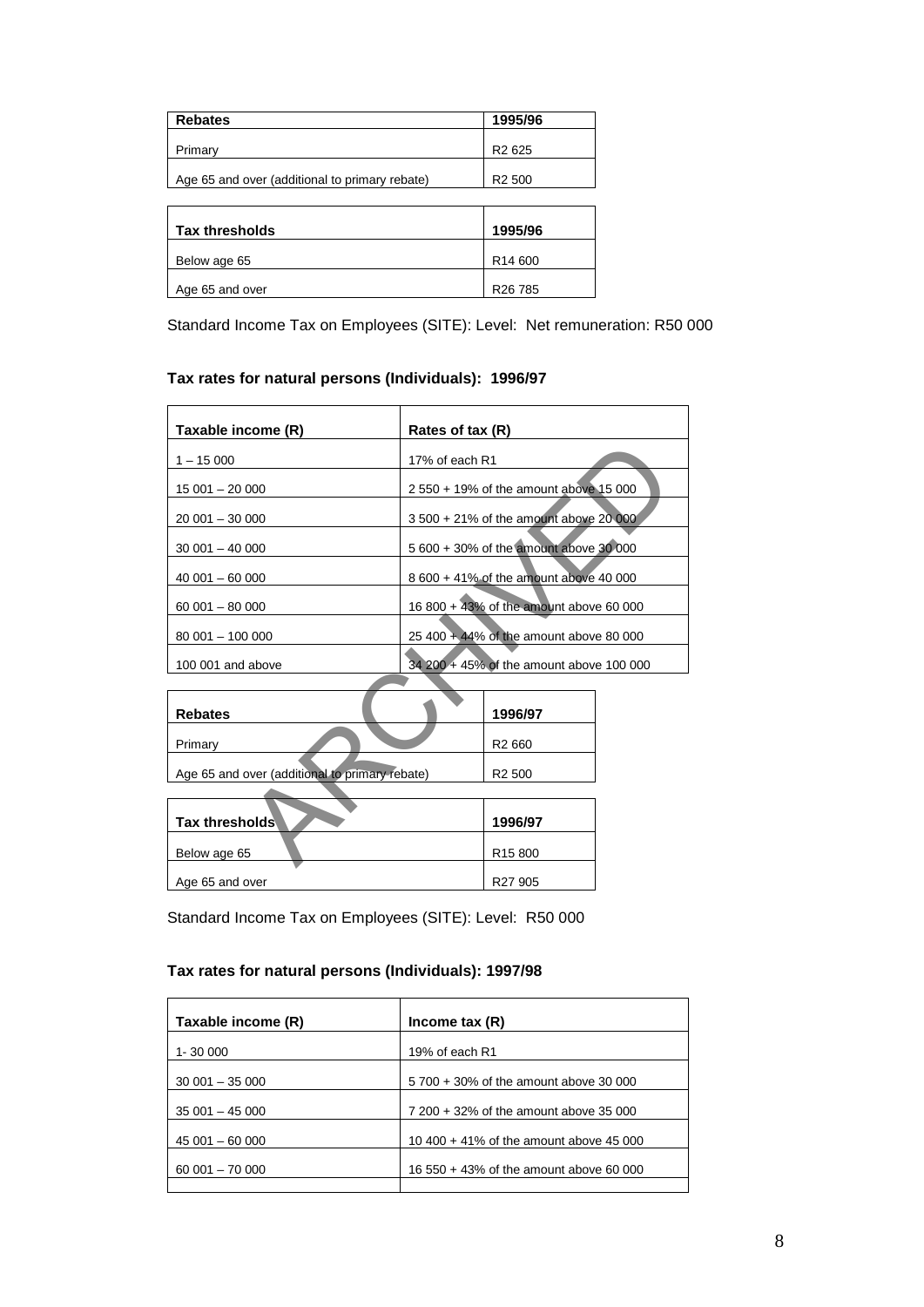| l 70 001 – 100 000 | 20 850 + 44% of the amount above 70 000  |
|--------------------|------------------------------------------|
| 100 001 and above  | 34 050 + 45% of the amount above 100 000 |

| <b>Rebates</b>                                 | 1997/98            |
|------------------------------------------------|--------------------|
| Primary                                        | R <sub>3</sub> 215 |
| Age 65 and over (additional to primary rebate) | R <sub>2</sub> 500 |

| Tax thresholds  | 1997/98             |
|-----------------|---------------------|
| Below age 65    | R <sub>16</sub> 921 |
| Age 65 and over | R30 050             |

|                                                | Rates of tax (R)                            |                                                                         |  |
|------------------------------------------------|---------------------------------------------|-------------------------------------------------------------------------|--|
|                                                |                                             |                                                                         |  |
|                                                | 5 890 + 30% of the amount above R31 000     |                                                                         |  |
|                                                | 10 390 $+$ 39% of the amount above R46 000  |                                                                         |  |
|                                                | 15 850 + 43% of the amount above R60 000    |                                                                         |  |
|                                                | $20,150 + 44\%$ of the amount above R70 000 |                                                                         |  |
| 42 150 + 45% of the amount above R120 000      |                                             |                                                                         |  |
|                                                |                                             |                                                                         |  |
|                                                | 1998/99                                     |                                                                         |  |
|                                                | R <sub>3</sub> 515                          |                                                                         |  |
| Age 65 and over (additional to primary rebate) | R <sub>2</sub> 660                          |                                                                         |  |
|                                                |                                             | Tax rates for individuals and special trusts: 1998/99<br>19% of each R1 |  |

| <b>Rebates (Individuals only)</b>              | 1998/99            |
|------------------------------------------------|--------------------|
| Primary                                        | R <sub>3</sub> 515 |
| Age 65 and over (additional to primary rebate) | R <sub>2</sub> 660 |
|                                                |                    |

| Tax thresholds  | 1998/99             |
|-----------------|---------------------|
| Under 65 years  | R <sub>18</sub> 500 |
| Age 65 and over | R31 950             |

Standard Income Tax on Employees (SITE): Level: R60 000

# **Tax rates for individuals and special trusts: 1999/00**

| Taxable income (R) | Rates of tax (R)                        |
|--------------------|-----------------------------------------|
| $1 - 33000$        | 19% of each R1                          |
| $33001 - 50000$    | 6 270 + 30% of the amount above 33 000  |
| $50001 - 60000$    | 11 370 + 35% of the amount above 50 000 |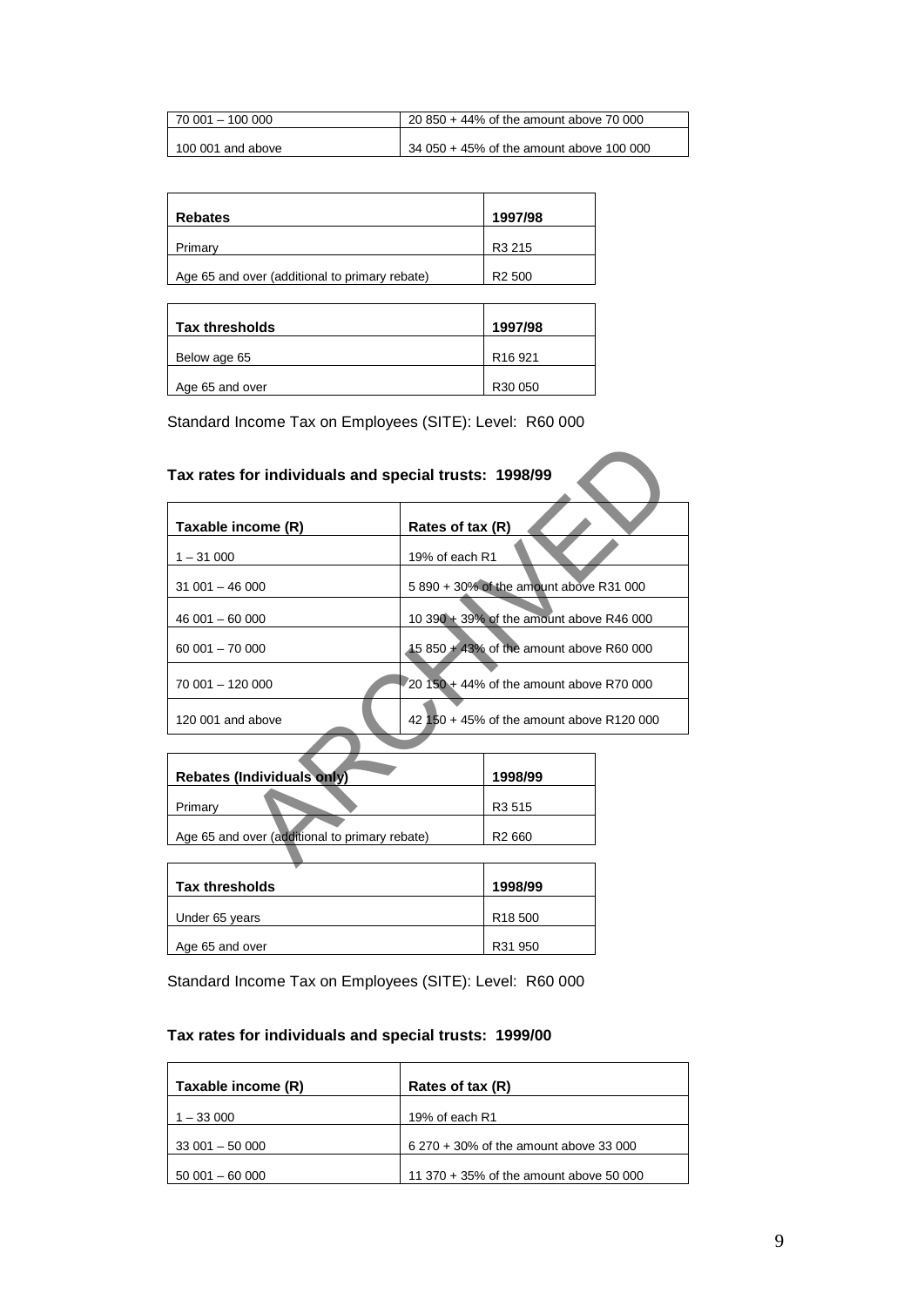| $60001 - 70000$   | 14 870 + 40% of the amount above 60 000  |
|-------------------|------------------------------------------|
| 70 001 - 120 000  | 18 870 + 44% of the amount above 70 000  |
| 120 001 and above | 40 870 + 45% of the amount above 120 000 |

| <b>Rebates (Individuals only)</b>              | 1999/00            |
|------------------------------------------------|--------------------|
| Primary rebate                                 | R <sub>3</sub> 710 |
| Age 65 and over (additional to primary rebate) | R <sub>2</sub> 775 |

| <b>Tax thresholds</b> | 1999/00             |
|-----------------------|---------------------|
| Under 65 years        | R <sub>19</sub> 526 |
| Age 65 and over       | R33 717             |

# **Tax rates for individuals and special trusts: 2000/01**

| Standard Income Tax on Employees (SITE): Level: R60 000 |                                          |                    |  |
|---------------------------------------------------------|------------------------------------------|--------------------|--|
| Tax rates for individuals and special trusts: 2000/01   |                                          |                    |  |
| Taxable income (R)                                      | Rates of tax (R)                         |                    |  |
| $1 - 35000$                                             | 18% of each $R1$                         |                    |  |
| $35001 - 45000$                                         | 6 300 + 26% of the amount above 35 000   |                    |  |
| $45001 - 60000$                                         | 8 900 + 32% of the amount above 45 000   |                    |  |
| $60001 - 70000$                                         | 13,700 + 37% of the amount above 60,000  |                    |  |
| 70 001 - 200 000                                        | 17 400 + 40% of the amount above 70 000  |                    |  |
| $200001 -$ and above                                    | 69 400 + 42% of the amount above 200 000 |                    |  |
|                                                         |                                          |                    |  |
| <b>Rebates (Individuals only)</b>                       |                                          | 2000/01            |  |
| Primary                                                 |                                          | R3 800             |  |
| Age 65 and over (additional to primary rebate)          |                                          | R <sub>2</sub> 900 |  |
|                                                         |                                          |                    |  |

| <b>Rebates (Individuals only)</b>              | 2000/01            |
|------------------------------------------------|--------------------|
| Primary                                        | R <sub>3</sub> 800 |
| Age 65 and over (additional to primary rebate) | R <sub>2</sub> 900 |
|                                                |                    |

| Tax thresholds  | 2000/01             |
|-----------------|---------------------|
| Under 65 years  | R <sub>21</sub> 111 |
| Age 65 and over | R <sub>36</sub> 538 |

Standard Income Tax on Employees (SITE): Level: R60 000

# **Tax rates for individuals and special trusts: 2001/02**

| Taxable income (R) | Rates of tax (R)                        |
|--------------------|-----------------------------------------|
| $1 - 38000$        | 18% of each R1                          |
| $38001 - 55000$    | 6 840 + 26% of the amount above 38 000  |
| $55001 - 80000$    | 11 260 + 32% of the amount above 55 000 |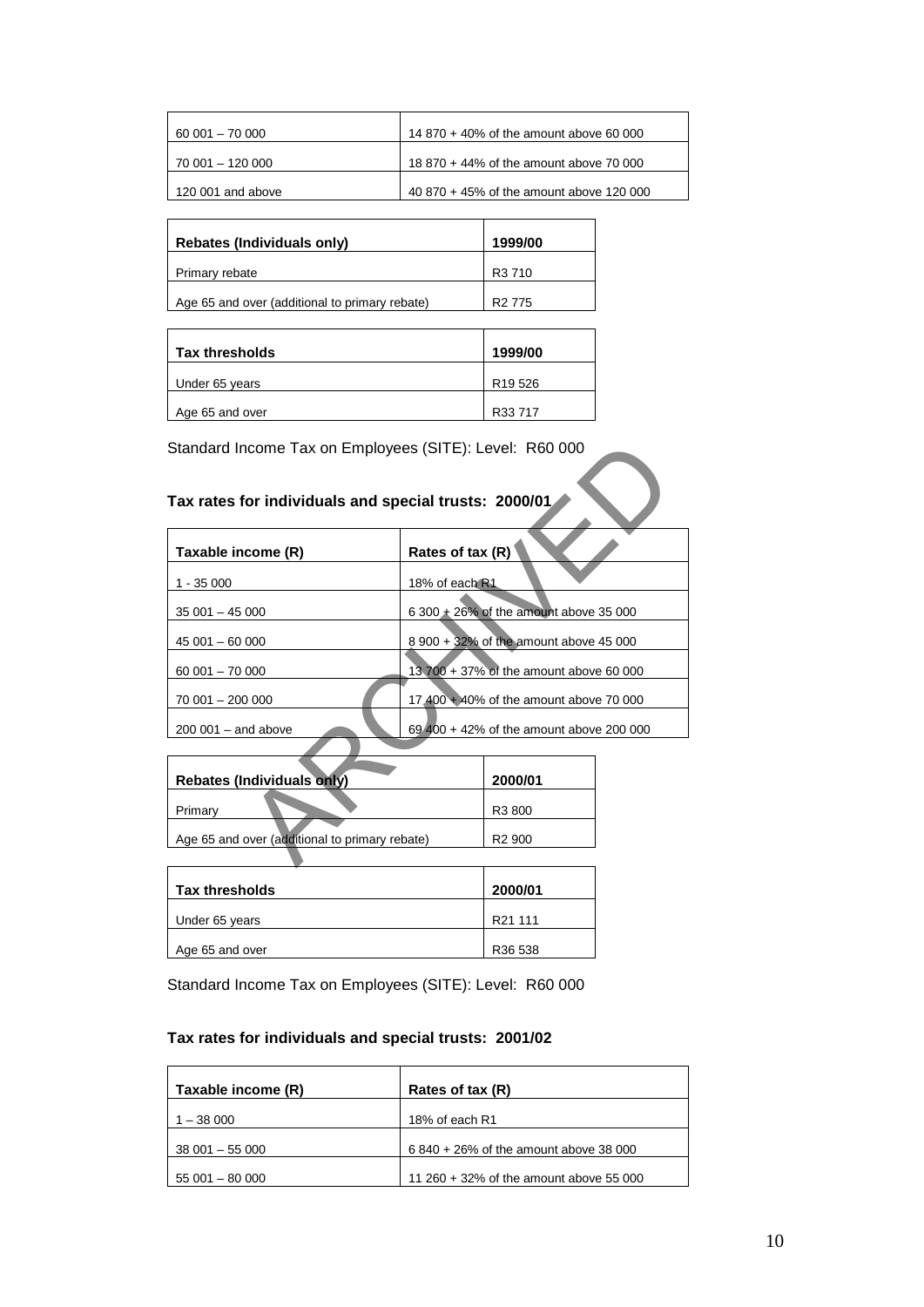| 80 001 - 100 000           | 19 260 + 37% of the amount above 80 000  |
|----------------------------|------------------------------------------|
| $\mid$ 215 001 – and above | 72 660 + 42% of the amount above 215 000 |

| <b>Rebates (Individuals only)</b>              | 2001/02 |
|------------------------------------------------|---------|
| Primary                                        | R4 140  |
| Age 65 and over (additional to primary rebate) | R3 000  |

| <b>Tax thresholds</b> | 2001/02             |
|-----------------------|---------------------|
| Below age 65          | R <sub>23</sub> 000 |
| Age 65 and over       | R39 154             |

# **Tax rates for individuals and special trusts: 2002/03**

| Tax rates for individuals and special trusts: 2002/03 |                                          |
|-------------------------------------------------------|------------------------------------------|
| Taxable income (R)                                    | Rates of tax (R)                         |
| $1 - 40000$                                           | 18% of each R1                           |
| $40001 - 80000$                                       | 7 200 + 25% of the amount above 40 000   |
| 80 001 - 110 000                                      | 17 200 + 30% of the amount above 80 000  |
| 110 001 - 170 000                                     | 26 200 + 35% of the amount above 110 000 |
| 170 001 - 240 000                                     | 47 200 + 38% of the amount above 170 000 |
| $240001 -$ and above                                  | 73 800 + 40% of the amount above 240 000 |
| Rebates (Individuals only)                            | 2002/03                                  |
| Primary                                               | R4 860                                   |
| Age 65 and over (additional to primary rebate)        | R3 000                                   |
|                                                       |                                          |

| Rebates (Individuals only) |                                                | 2002/03 |
|----------------------------|------------------------------------------------|---------|
|                            | Primary                                        | R4 860  |
|                            | Age 65 and over (additional to primary rebate) | R3 000  |
|                            |                                                |         |

| 2002/03 |
|---------|
|         |
| R27 000 |
|         |
| R42 640 |
|         |

Standard Income Tax on Employees (SITE): Level: R60 000

# **Tax rates for individuals and special trusts: 2003/04**

| Taxable income (R) | Rates of tax (R)                         |
|--------------------|------------------------------------------|
| $-70000$           | 18% of each R1                           |
| 70 001 - 110 000   | 12 600 + 25% of the amount above 70 000  |
| l110 001 – 140 000 | 22 600 + 30% of the amount above 110 000 |
|                    |                                          |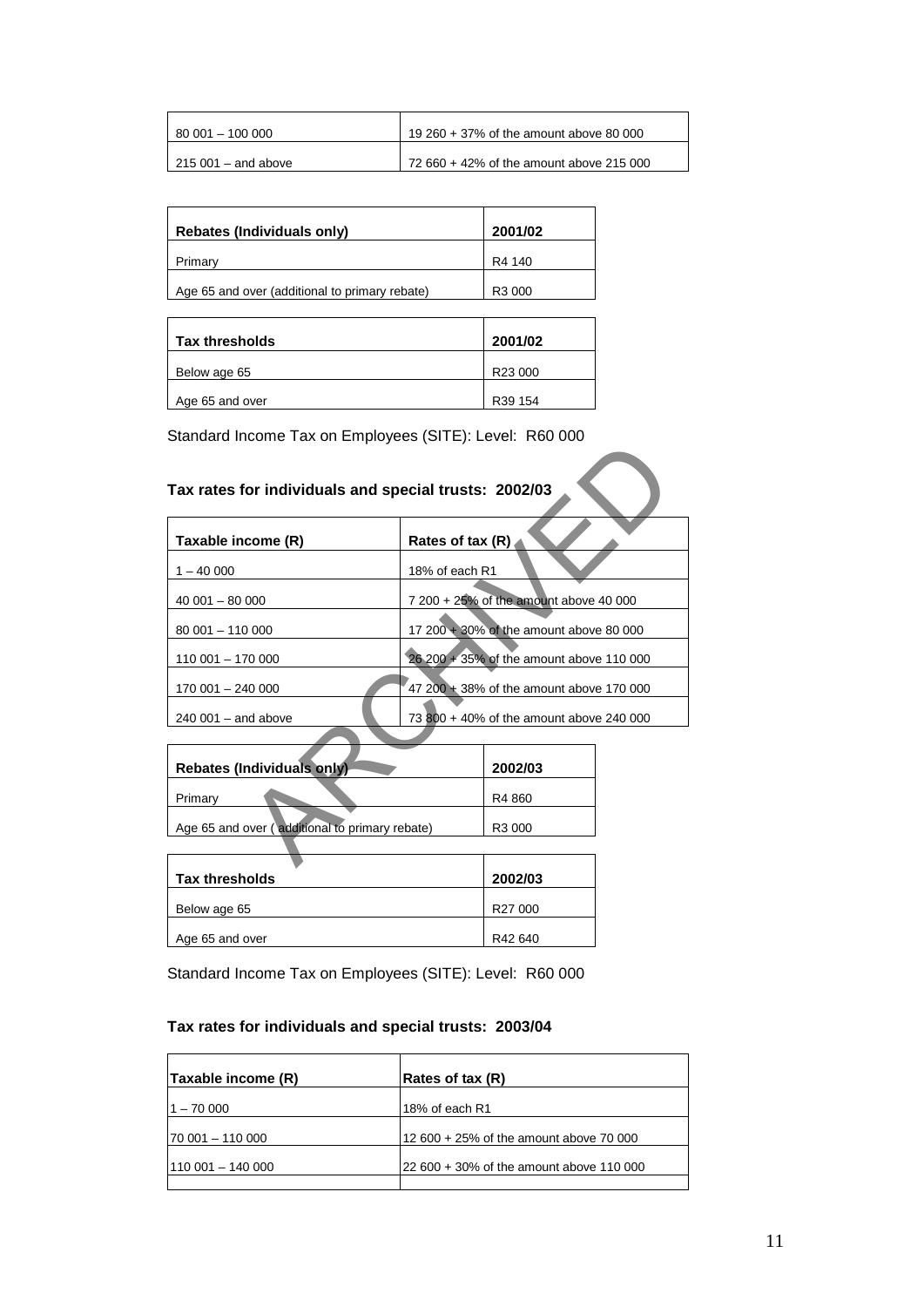| $140001 - 18000$   | $131600 + 35\%$ of the amount above 140 000 |
|--------------------|---------------------------------------------|
| 180 001 - 255 000  | 45 600 + 38% of the amount above 180 000    |
| 1255 001 and above | $174$ 100 + 40% of the amount above 255 000 |

| Rebates (Individuals only)                  | 2003/04            |
|---------------------------------------------|--------------------|
| Primary                                     | R <sub>5</sub> 400 |
| Additional (Individuals 65 years and older) | R <sub>3</sub> 100 |

| Tax thresholds     | 2003/04 |
|--------------------|---------|
| Under 65           | R30 000 |
| 65 years and older | R47 222 |

# **Tax rates for individuals and special trusts: 2004/05**

| Tax rates for individuals and special trusts: 2004/05 |                                          |  |  |
|-------------------------------------------------------|------------------------------------------|--|--|
| Taxable income (R)                                    | Rates of tax (R)                         |  |  |
| 1 - 74 000                                            | 18% of each R1                           |  |  |
| 74 001 - 115 000                                      | 13 320 + 25% of the amount above 74 000  |  |  |
| 115 001 - 155 000                                     | 23 570 + 30% of the amount above 115 000 |  |  |
| 155 001 - 195 000                                     | 35 570 + 35% of the amount above 155 000 |  |  |
| 195 001 - 270 000                                     | 49.570 + 38% of the amount above 195 000 |  |  |
| 270 001 and above                                     | 78 070 + 40% of the amount above 270 000 |  |  |
|                                                       |                                          |  |  |
| <b>Rebates (Individuals only)</b>                     | 2004/05                                  |  |  |
| Under 65 years                                        | R5 800                                   |  |  |
| 65 years and older                                    | R3 200                                   |  |  |
|                                                       |                                          |  |  |
| <b>Tax thresholds</b>                                 | 2004/05                                  |  |  |
| $1$ lador $CF$ $(0.0000)$                             | פפפ פפח                                  |  |  |

| <b>Rebates (Individuals only)</b> | 2004/05 |
|-----------------------------------|---------|
| Under 65 years                    | R5 800  |
|                                   |         |
| 65 years and older                | R3 200  |
|                                   |         |
|                                   |         |
| <b>Tax thresholds</b>             | 2004/05 |
|                                   |         |
| Under 65 years                    | R32 222 |
|                                   |         |
| 65 years and older                | R50 000 |

Standard Income Tax on Employees (SITE): Level: R60 000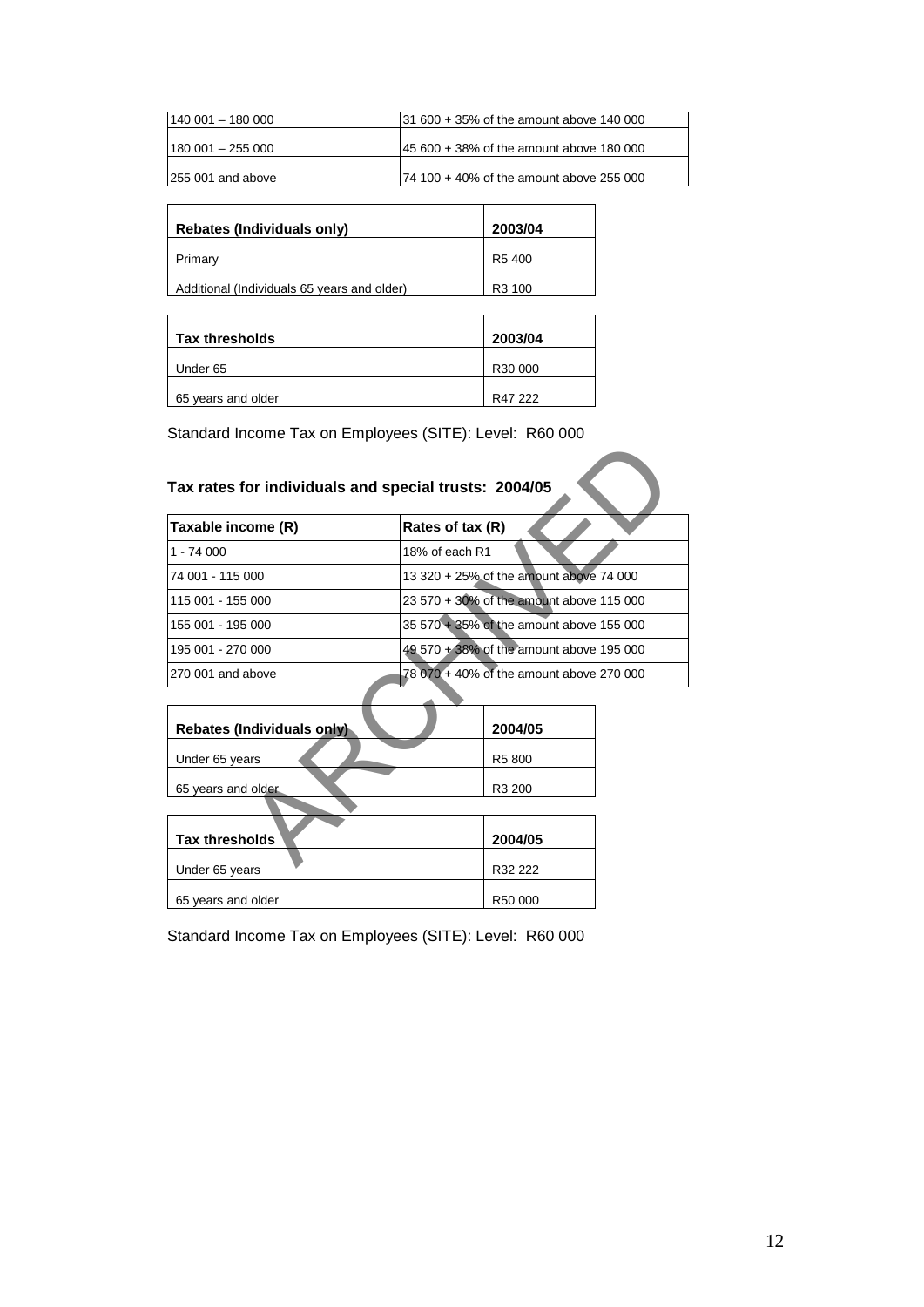# 3. **TRUSTS**

#### **Tax rates - trusts: 1995/96**

| Taxable income (R)                                                                                                                                         | Rates of tax (R)                      |  |  |
|------------------------------------------------------------------------------------------------------------------------------------------------------------|---------------------------------------|--|--|
| $1 - 5000$                                                                                                                                                 | 17% of each R1                        |  |  |
| 5 001-10 000                                                                                                                                               | 850 +19% of the amount above 5 000    |  |  |
| 10 001 - 15 000                                                                                                                                            | 1800+21% of the amount above 10 000   |  |  |
| 15 001 - 20 000                                                                                                                                            | 2850+24% of the amount above 15 000   |  |  |
| 20 001-30 000                                                                                                                                              | 4 050+28% of the amount above 20 000  |  |  |
| $30001 - 40000$                                                                                                                                            | 6 850+36% of the amount above 30 000  |  |  |
| $40001 - 50000$                                                                                                                                            | 10 450+41% of the amount above 40 000 |  |  |
| $50001 - 56000$                                                                                                                                            | 14 550+42% of the amount above 50 000 |  |  |
| 56 001 - 70 000                                                                                                                                            | 17 070+43% of the amount above 56 000 |  |  |
| 70 001 - 80 000                                                                                                                                            | 23 090+44% of the amount above 70 000 |  |  |
| 80 001 and above                                                                                                                                           | 27 490+45% of the amount above 80 000 |  |  |
| Note: In addition to the tax determined above a transition levy was payable a<br>1.67% of taxable income exceeding R50 000.<br>Tax rates - trusts: 1996/97 |                                       |  |  |
| Taxable income (R)                                                                                                                                         | Rates of tax (R)                      |  |  |
| $1 - 5000$                                                                                                                                                 | 17% of R1                             |  |  |
| $5001 - 10000$                                                                                                                                             | 850+19% of the amount above 5 000     |  |  |
| $10001 - 15000$                                                                                                                                            | 1800+21% of the amount above 10 000   |  |  |

**Note:** In addition to the tax determined above a transition levy was payable at the rate of 1.67% of taxable income exceeding R50 000.

| Taxable income (R)   | Rates of tax (R)                       |
|----------------------|----------------------------------------|
| $1 - 5000$           | 17% of R1                              |
| $5001 - 10000$       | 850+19% of the amount above 5 000      |
| $10001 - 15000$      | 1800+21% of the amount above 10 000    |
| $15001 - 20000$      | 2850+24% of the amount above 15 000    |
| $20001 - 30000$      | 4 050+28% of the amount above 20 000   |
| $30001 - 40000$      | 6850+36% of the amount above 30 000    |
| $40001 - 50000$      | 10 450+41% of the amount above 40 000  |
| $50001 - 60000$      | 14 550+42% of the amount above 50 000  |
| $60001 - 70000$      | 18 750+43% of the amount above 60 000  |
| 70 001 - 100 000     | 23 050+44% of the amount above 70 000  |
| $100001 -$ and above | 36 250+45% of the amount above 100 000 |

# **Tax rates – trusts: 1996/97**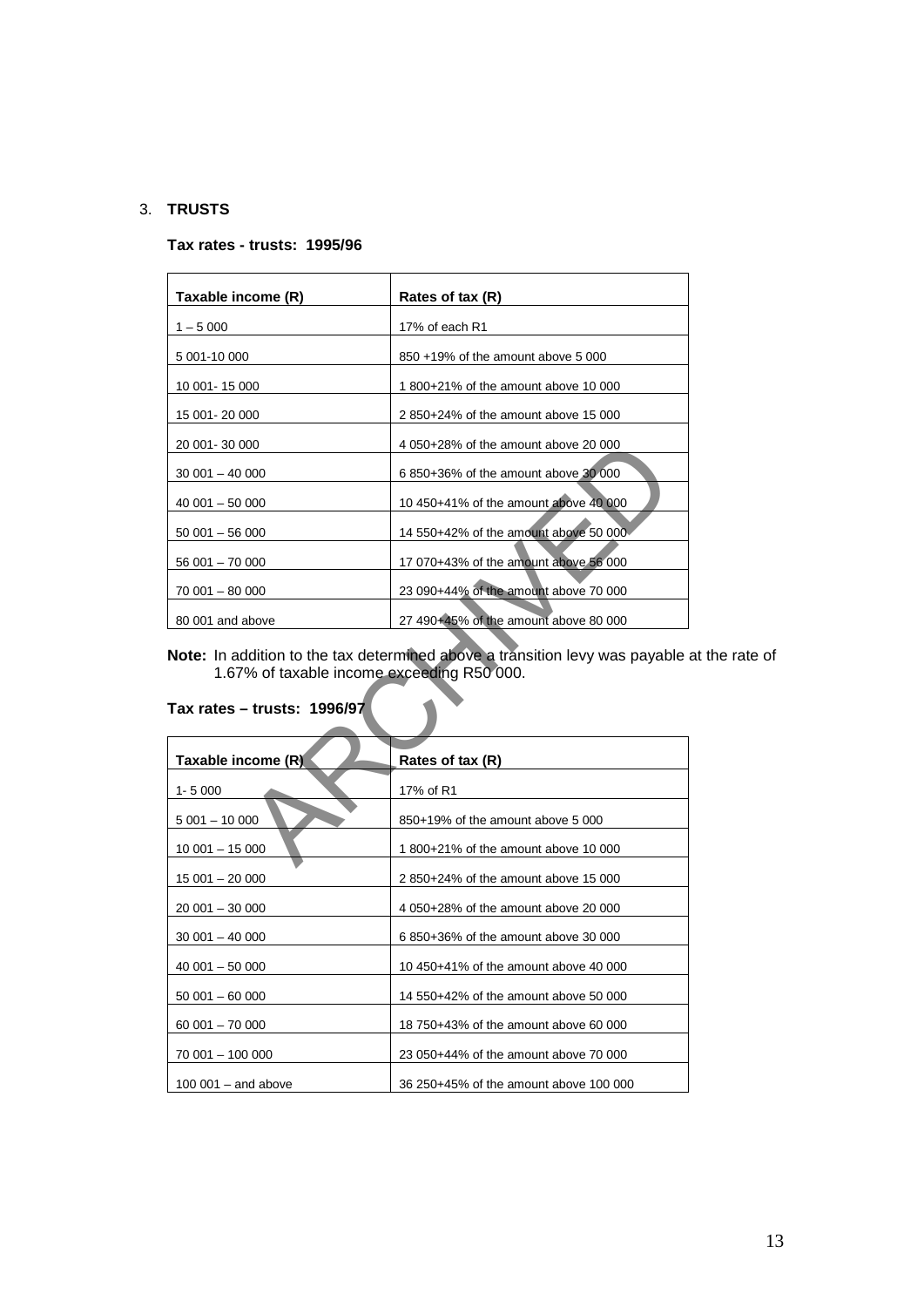## **Tax rates - trusts: 1997/98**

| Taxable income (R) | Rates of tax (R)                       |
|--------------------|----------------------------------------|
| $1 - 5000$         | 17% of each R1                         |
| $5001 - 10000$     | 850+19% of the amount above 5 000      |
| $10001 - 15000$    | 1800+21% of the amount above 10 000    |
| $15001 - 20000$    | 2850+24% of the amount above 15 000    |
| $20001 - 30000$    | 4 050+28% of the amount above 20 000   |
| $30001 - 40000$    | 6 850+36% of the amount above 30 000   |
| $40001 - 50000$    | 10 450+41% of the amount above 40 000  |
| $50001 - 60000$    | 14 550+42% of the amount above 50 000  |
| $60001 - 70000$    | 18 750+43% of the amount above 60 000  |
| 70 001 - 100 000   | 23 050+44% of the amount above 70 000  |
| 100 001 and above  | 36 250+45% of the amount above 100 000 |

# **Tax rates – trusts (other than a special trust): 1998/99-2004/05**

| $40001 - 50000$                              |                                                          |                   | 10 450+41% of the amount above 40 000                            |                          |
|----------------------------------------------|----------------------------------------------------------|-------------------|------------------------------------------------------------------|--------------------------|
|                                              | $50001 - 60000$                                          |                   | 14 550+42% of the amount above 50 000                            |                          |
|                                              | 18 750+43% of the amount above 60 000<br>$60001 - 70000$ |                   |                                                                  |                          |
| 70 001 - 100 000                             |                                                          |                   | 23 050+44% of the amount above 70 000                            |                          |
| 100 001 and above                            |                                                          |                   | 36 250+45% of the amount above 100 000                           |                          |
|                                              |                                                          |                   | Tax rates - trusts (other than a special trust): 1998/99-2004/05 |                          |
|                                              |                                                          |                   |                                                                  |                          |
|                                              |                                                          |                   |                                                                  |                          |
| <b>From</b>                                  | <b>Until</b>                                             | <b>Normal Tax</b> | <b>From Taxable Income</b>                                       | <b>To Taxable Income</b> |
|                                              | 29/02/00                                                 | 35%               | R <sub>1</sub>                                                   | R100 000                 |
|                                              | 29/02/00                                                 | 45%               | R100 001                                                         | and above                |
|                                              | 28/02/02                                                 | 32%               | R <sub>1</sub>                                                   | R <sub>100</sub> 000     |
| 01/03/98<br>01/03/98<br>01/03/00<br>01/03/00 | 28/02/02                                                 | 42%               | R <sub>100</sub> 001                                             | and above                |

# **Tax rates – Personal service trusts: 2001/02 – 2004/05**

| <b>From</b> | Until    | <b>Normal Tax</b> | <b>From Taxable Income</b>        | <b>To Taxable Income</b> |
|-------------|----------|-------------------|-----------------------------------|--------------------------|
| 01/03/01    | 28/02/02 | 32%               | R <sub>1</sub>                    | R <sub>100</sub> 000     |
| 01/03/01    | 28/02/02 | 42%               | R <sub>100</sub> 001              | and above                |
| 01/03/02    | 28/02/05 | 40%               | On each rand of taxable<br>income |                          |

# 4. **VALUE-ADDED TAX (VAT)**

| From       | To date    | Rate |
|------------|------------|------|
| 30/09/1991 | 06/04/1993 | 10%  |
| 07/04/1993 | To date    | 14%  |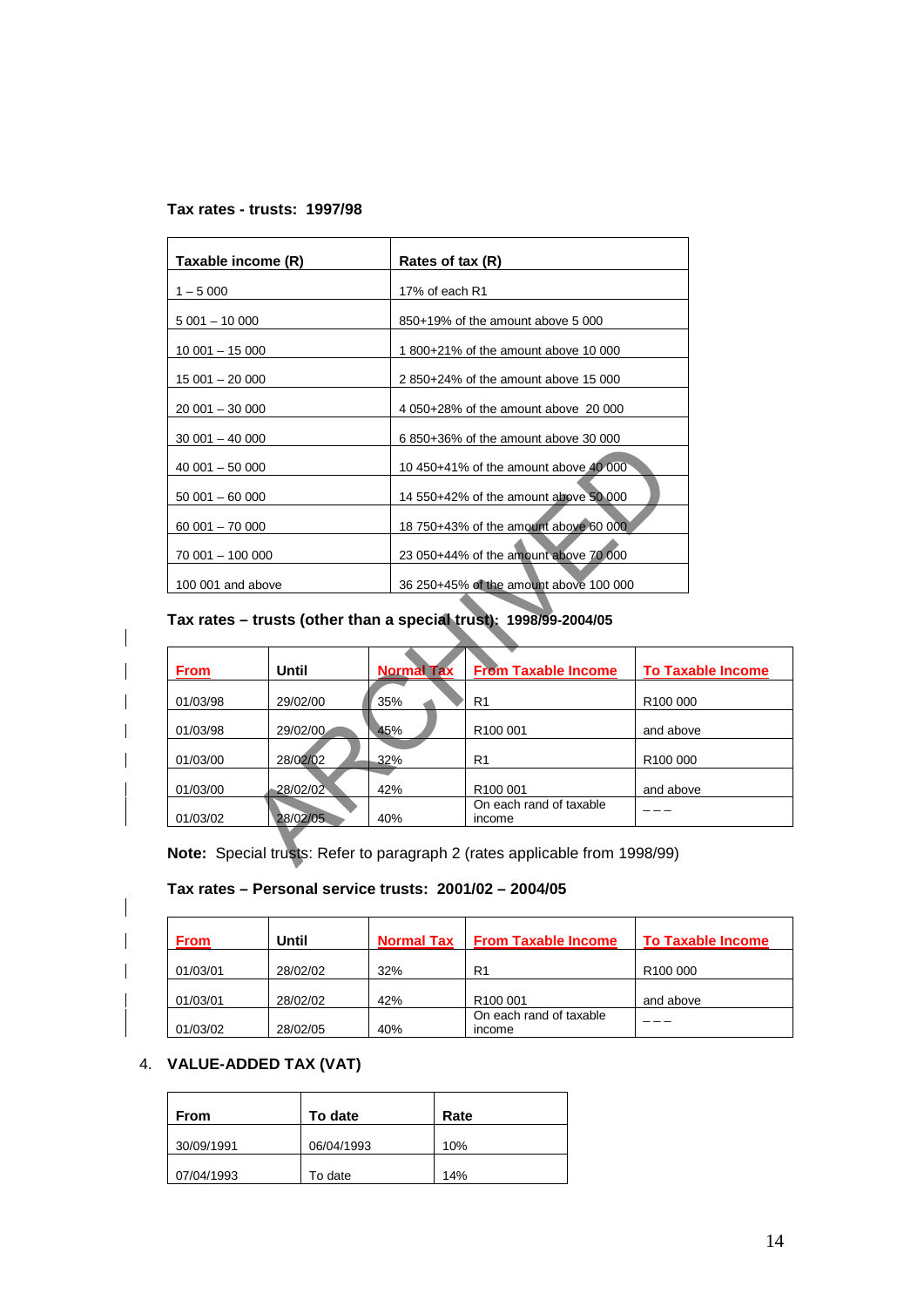# 5. **SALES TAX**

Before the introduction of VAT, sales tax was levied. The rates were as follows:

| <b>From</b>                   | To date    | Rate |  |
|-------------------------------|------------|------|--|
| 03/07/1978                    | 28/02/1982 | 4%   |  |
| 01/03/1982                    | 31/08/1982 | 5%   |  |
| 01/09/1982                    | 31/01/1984 | 6%   |  |
| 01/02/1984                    | 30/06/1984 | 7%   |  |
| 01/07/1984                    | 24/03/1985 | 10%  |  |
| 25/03/1985                    | 19/03/1989 | 12%  |  |
| 20/03/1989                    | 29/09/1991 | 13%  |  |
| <b>TRANSFER DUTY</b>          |            |      |  |
|                               |            |      |  |
| From 01/04/1980 to 18/03/1992 |            |      |  |
| Individuals (natural persons) |            |      |  |

# 6. **TRANSFER DUTY**

# **From 01/04/1980 to 18/03/1992**

#### **Individuals (natural persons)**

| <b>Consideration</b>                      | Rate |
|-------------------------------------------|------|
|                                           |      |
| On the first R30 000 of the consideration | 1%   |
|                                           |      |
| On the amount that exceeds R30 000        | 3%   |
|                                           |      |

**Note:** Exemption applies where the:

- Value of property with dwelling-house is R1 R30 000
- Value of unimproved land on which a dwelling-house will be erected is R1 R12 000

Where the value exceeds the above amounts, the exemption falls away. (With regard to trusts see notes directly before paragraph 7.)

A person other than a natural person, 5% of consideration

## **From 19/03/1992 to 06/04/1993**

# **Individuals**

| Consideration                             | Rate |
|-------------------------------------------|------|
| On the first R50 000 of the consideration | 1%   |
| On the amount that exceeds R50 000        | 5%   |

**Note:** Exemption applies where the:

- Value of property with the dwelling-house is R1 R50 000
- Value of unimproved land on which the dwelling-house will be erected is R1 R20 000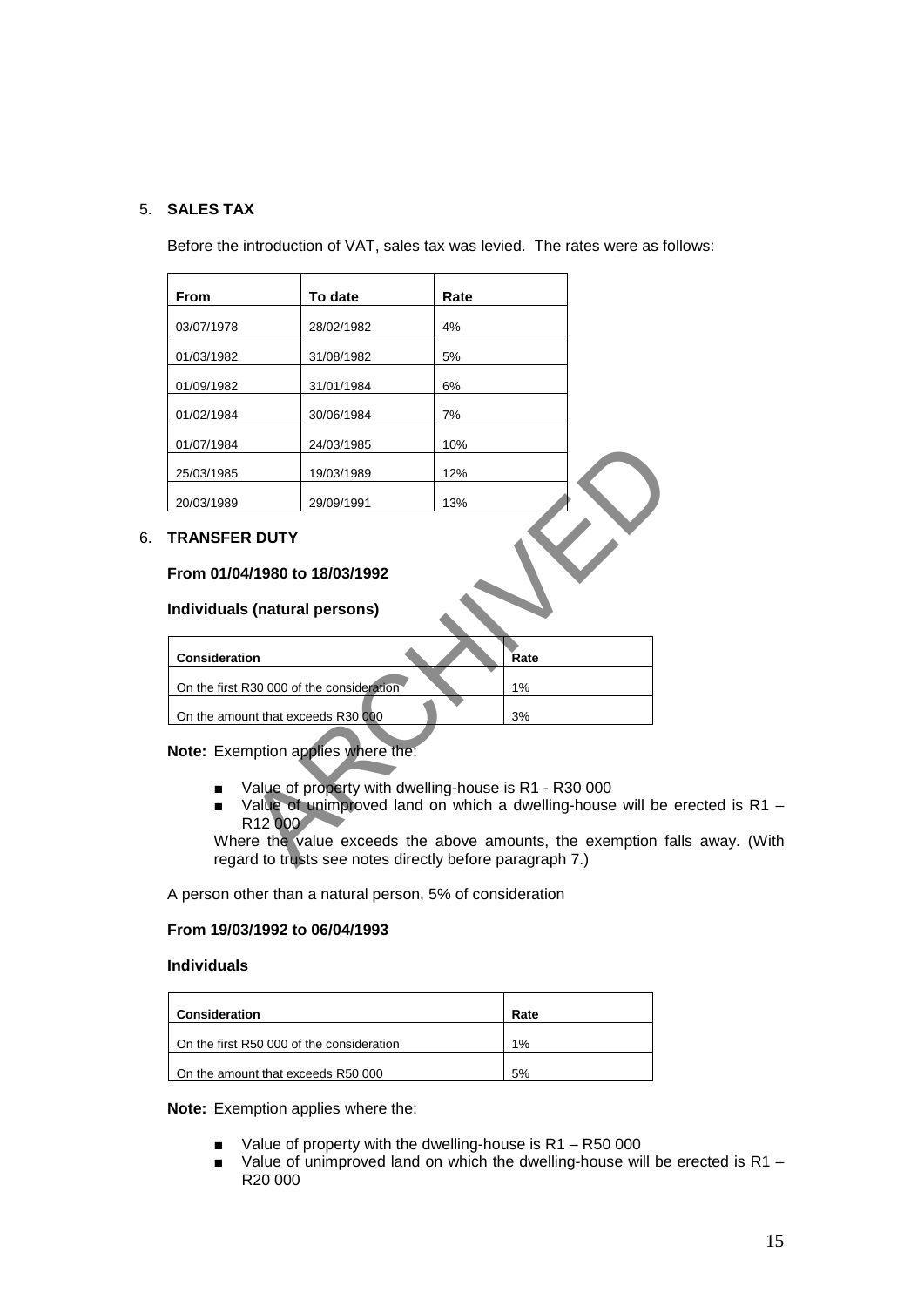Where the value exceeds the above amounts, the exemption falls away.

A person other than a natural person, 7% of consideration.

## **From 07/04/1993 to 31/03/1999**

## **Individuals**

| Consideration                                       | Rate |
|-----------------------------------------------------|------|
| On the first R60 000 of the consideration           | 1%   |
| On the amount that exceeds R60 000 but not R250 000 | 5%   |
| On the amount that exceeds R250 000                 | 8%   |

#### **Note:** Exemption applies where the:

- Value of property with dwelling-house is R1 R60 000
- Value of unimproved land on which a dwelling-house will be erected is R1 R24 000

Where the value exceeds the above amounts, the exemption falls away.

## **From 01/04/1999 to 28/02/2002**

#### **Individuals**

| Value of property with dwelling-house is R1 - R60 000<br>Value of unimproved land on which a dwelling-house will be<br>R <sub>24</sub> 000<br>Where the value exceeds the above amounts, the exemption falls a |      |
|----------------------------------------------------------------------------------------------------------------------------------------------------------------------------------------------------------------|------|
| A person other than a natural person, 10% of consideration.                                                                                                                                                    |      |
| From 01/04/1999 to 28/02/2002<br><b>Individuals</b>                                                                                                                                                            |      |
| <b>Consideration</b>                                                                                                                                                                                           | Rate |
| On the first R70 000 of the consideration                                                                                                                                                                      | 1%   |
| On the amount that exceeds R70 000 but not R180 000                                                                                                                                                            | 5%   |
| On the amount that exceeds R180 000                                                                                                                                                                            | 8%   |
| Note: Exemption applies where the:<br>Value of property with dwelling-house is $R1 - R70000$<br>Value of unimproved land on which a dwelling-house will be<br>▬<br>R30 00 <sup>0</sup>                         |      |

# **Note**: Exemption applies where the:

- Value of property with dwelling-house is R1 R70 000
- Value of unimproved land on which a dwelling-house will be erected is R1 R30 000

Where the value exceeds the above amounts, the exemption falls away.

A person other than a natural person, 10% of consideration.

#### **From 01/03/2002 to 28/02/2003**

#### **Individuals**

| Consideration                                        | Rate |
|------------------------------------------------------|------|
| On the first R100 000 of the consideration           | 0%   |
| On the amount that exceeds R100 000 but not R300 000 | 5%   |
| On the amount that exceeds R300 000                  | 8%   |

A person other than a natural person, 10% of consideration.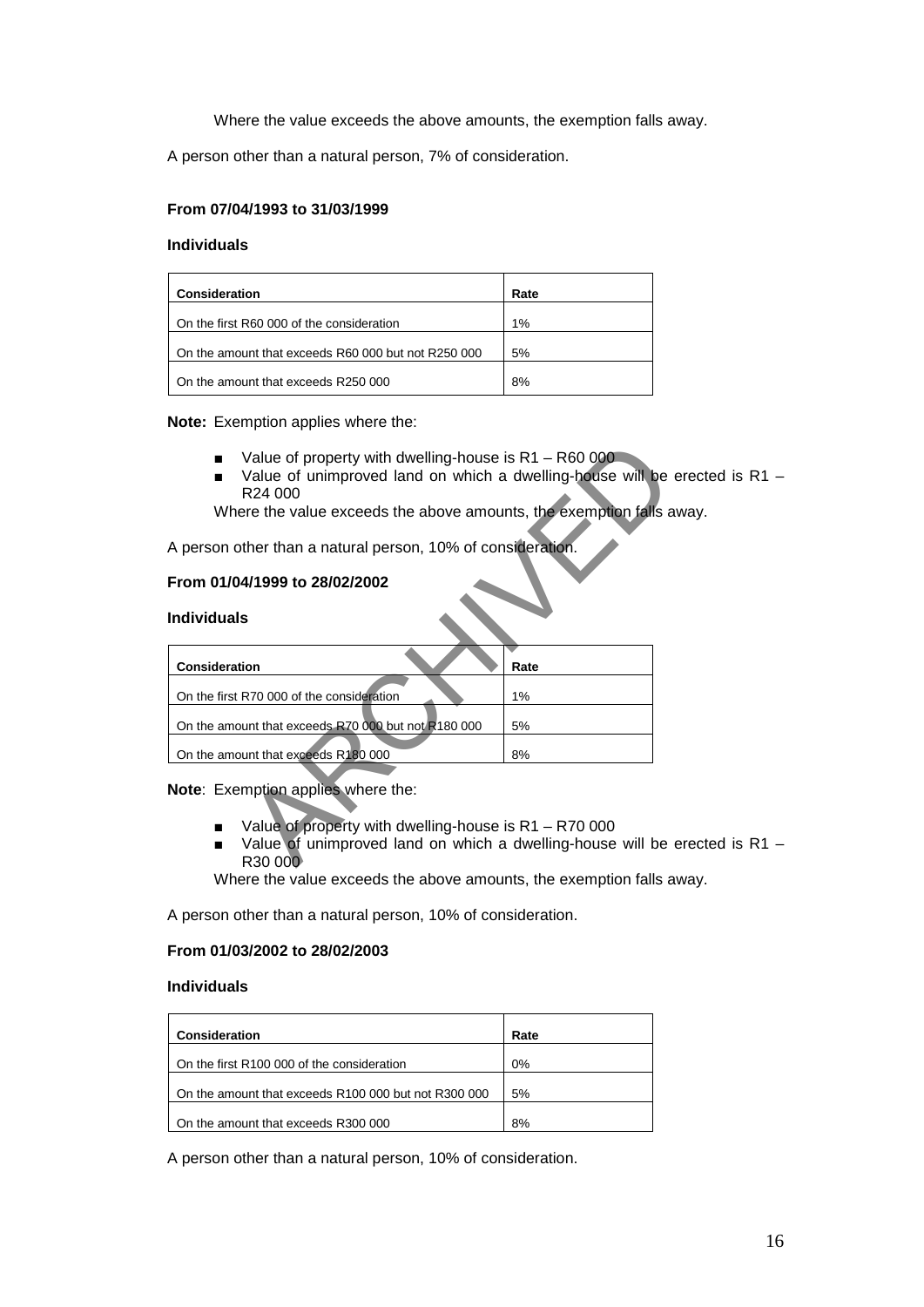# **From 01/03/2003 to 29/02/2004**

#### **Individuals**

| Consideration                                        | Rate  |
|------------------------------------------------------|-------|
| On the first R140 000 of the consideration           | $0\%$ |
| On the amount that exceeds R140 000 but not R320 000 | 5%    |
| On the amount that exceeds R320 000                  | 8%    |

A person other than a natural person, 10% of consideration.

#### **From 01/03/2004 to date**

#### **Individuals**

|                | From 01/03/2004 to date                                                                                                                                                                                                |      |
|----------------|------------------------------------------------------------------------------------------------------------------------------------------------------------------------------------------------------------------------|------|
|                | <b>Individuals</b>                                                                                                                                                                                                     |      |
|                | Consideration                                                                                                                                                                                                          | Rate |
|                | On the first R150 000 of the consideration                                                                                                                                                                             | 0%   |
|                | On the amount that exceeds R150 000 but not R320 000                                                                                                                                                                   | 5%   |
|                | On the amount that exceeds R320 000                                                                                                                                                                                    | 8%   |
|                | A person other than a natural person, 10% of consideration.                                                                                                                                                            |      |
|                | Notes:                                                                                                                                                                                                                 |      |
|                | Where a property was acquired on or before 18 July 1995 under a<br>the benefit of a natural person, the rates applicable to a natural perso<br>other cases the rate applicable to a person other than natural person a |      |
| $\blacksquare$ | Where a property was acquired during the period 19 July 1995 to 31<br>a will or trust and the trustee was a natural person, the rate applica<br>person applied.                                                        |      |
|                |                                                                                                                                                                                                                        |      |

#### **Notes:**

- Where a property was acquired on or before 18 July 1995 under a will or a trust for the benefit of a natural person, the rates applicable to a natural person applied. In all other cases the rate applicable to a person other than natural person applied.
- Where a property was acquired during the period 19 July 1995 to 31 July 1996 under a will or trust and the trustee was a natural person, the rate applicable to a natural person applied.
- From 1 August 1996 where property is acquired via a trust (whether or not the trustee or beneficiary was a natural person), the rate applicable to a person other than a natural person applies.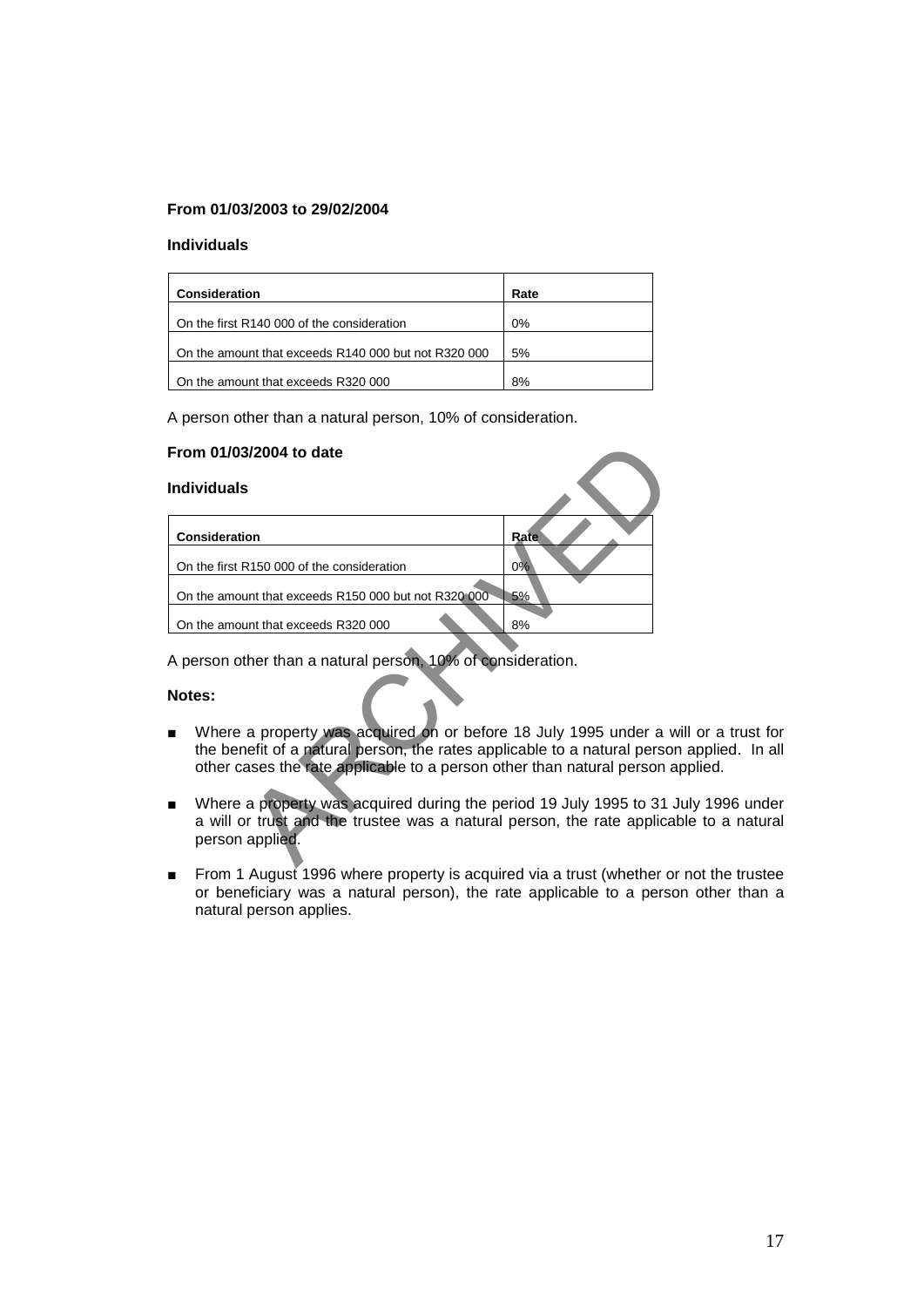# 7. **STAMP DUTY**

**Stamp duty is levied at the following rates (current rates only):**

# 7.1 **Debit Entries**

| For every debit entry posted to a cheque or credit card or any other account from<br>which a payment or electronic transfer may be made to another account |          |
|------------------------------------------------------------------------------------------------------------------------------------------------------------|----------|
|                                                                                                                                                            | 20 cents |

**Note:** Specific exemptions apply

### 7.2 **Instalment Credit Agreements**

| Where the amount (inclusive of interest and finance or other costs) -          |                    |
|--------------------------------------------------------------------------------|--------------------|
| Does not exceed R5 000                                                         | R<br>$\mathcal{P}$ |
| Exceeds $R = 5000$ but not $R = 10000$                                         | R<br>4             |
| Exceeds R 10 000 but not R 20 000                                              | R<br>8             |
| Exceeds R 20 000 but not R 40 000                                              | R 16               |
| Exceeds $R$ 40 000 but not $R$ 60 000                                          | R 24               |
| Exceeds $R$ 60 000 but not $R$ 80 000                                          | R 32               |
| Exceeds R 80 000 but not R100 000                                              | R 40               |
| Exceeds R100 000 but not R130 000                                              | R 50               |
| Exceeds R130 000 but not R150 000                                              | R 60               |
| Exceeds R150 000 but not R180 000                                              | R 70               |
| Exceeds R180 000 but not R200 000                                              | R 80               |
| Exceeds R200 000                                                               | R <sub>100</sub>   |
| <b>Leases of Immovable Property</b>                                            |                    |
| For every R100 or part thereof of aggregate rent and any other consideration - |                    |
| Period not exceeding 5 years                                                   | 25 cents           |
|                                                                                |                    |

# 7.3 **Leases of Immovable Property**

| For every R100 or part thereof of aggregate rent and any other consideration - |          |
|--------------------------------------------------------------------------------|----------|
| Period not exceeding 5 years                                                   | 25 cents |
| Period exceeding 5 years but not 10 years                                      | 40 cents |
| Period exceeding 10 years but not 20 years                                     | 55 cents |
| Period exceeding 20 years                                                      | 70 cents |

## 7.4 **Marketable Securities**

# (i) **Original issue of shares, stock/debentures**

| For every R20, or part thereof, the nominal value and any premium payable                                    | 5 cents  |
|--------------------------------------------------------------------------------------------------------------|----------|
| thereon (if transferable only by registration)                                                               |          |
| If made out to bearer for every R20 or part thereof of the nominal value and any<br>premiums payable thereon | 20 cents |

#### (ii) **The issue of a certificate or other like instrument representing an interest in the shares, stock/debentures**

| If not transferable or only by registration for every R100 or part thereof of the<br>price of issue | 5 cents |
|-----------------------------------------------------------------------------------------------------|---------|
|-----------------------------------------------------------------------------------------------------|---------|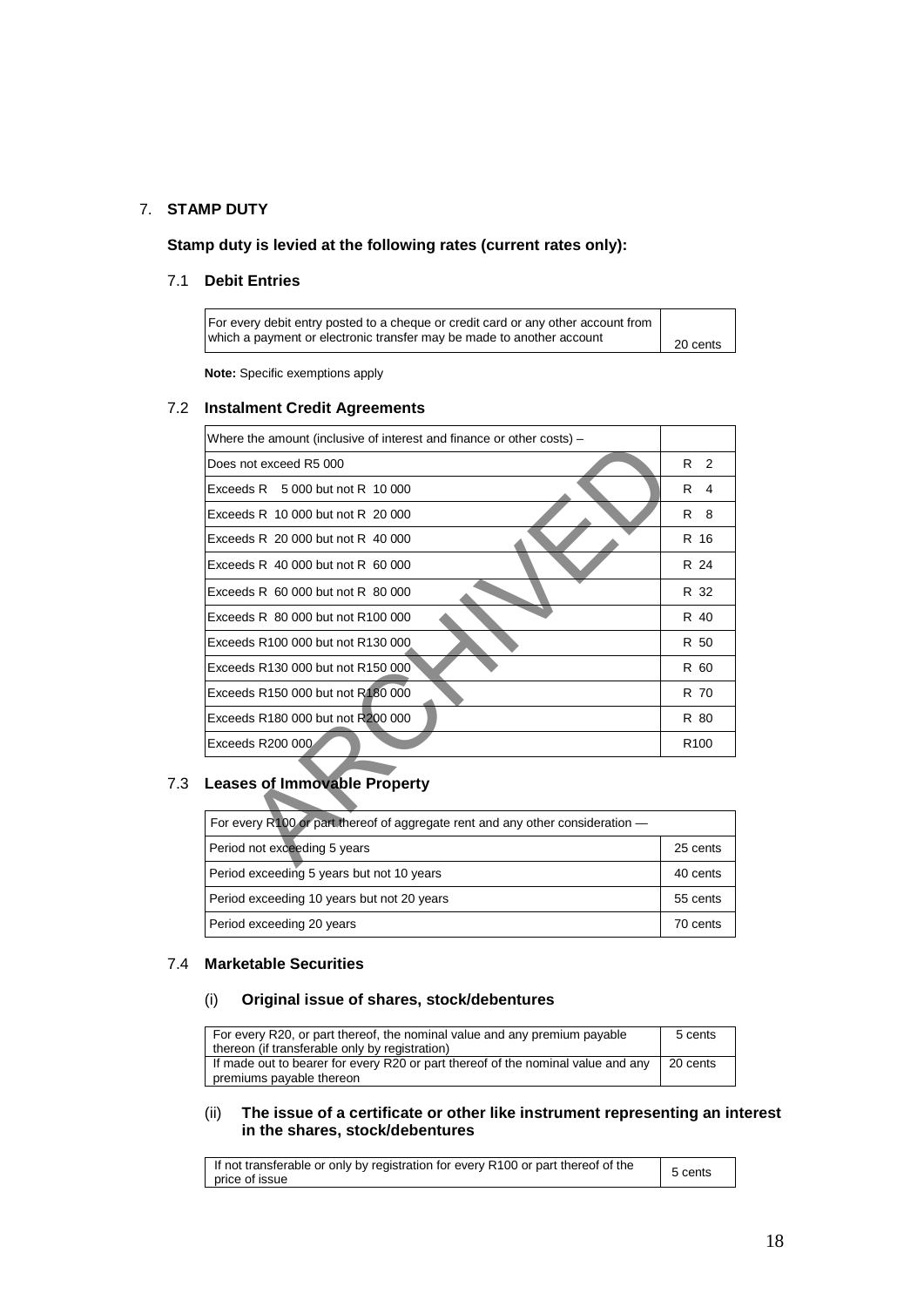#### (iii) **Registration of transfer (other than through a stockbroker)**

| For every R10, or part thereof, of the amount or value the<br>Consideration given or less than the market value is given, the | 2.5 cents |
|-------------------------------------------------------------------------------------------------------------------------------|-----------|
| Value of the marketable security transferred.                                                                                 |           |

#### (iv) **Cancellation or redemption of company shares**

| For every R10, or part thereof, of the value of the consideration | $\vert$ 2.5 cents |
|-------------------------------------------------------------------|-------------------|
|-------------------------------------------------------------------|-------------------|

#### (v) **Acquisition by transferee from transferor**

| For every R10, or part thereof, of the amount or value of the consideration given    |  |
|--------------------------------------------------------------------------------------|--|
| , or where no consideration is given, the value of the marketable security 2.5 cents |  |
| transferred                                                                          |  |

## 8. **UNCERTIFICATED SECURITIES TAX (UST)**

Uncertificated securities tax is payable in respect of the issue of, and change in beneficial ownership in, any listed securities at the rate of 0.25%.

#### 9. **SKILLS DEVELOPMENT LEVY**

|                                                                                                                                                       | , or where no consideration is given, the value of the marketable security<br>transferred |         |                 |  |  |
|-------------------------------------------------------------------------------------------------------------------------------------------------------|-------------------------------------------------------------------------------------------|---------|-----------------|--|--|
|                                                                                                                                                       | Specific exemptions apply to each of the items (i) to (v) above<br>Note:                  |         |                 |  |  |
|                                                                                                                                                       | <b>UNCERTIFICATED SECURITIES TAX (UST)</b>                                                |         |                 |  |  |
| Uncertificated securities tax is payable in respect of the issue of, and cha<br>ownership in, any listed securities at the rate of 0.25%.             |                                                                                           |         |                 |  |  |
| <b>SKILLS DEVELOPMENT LEVY</b>                                                                                                                        |                                                                                           |         |                 |  |  |
|                                                                                                                                                       | <b>From</b>                                                                               | Until   | Rate (i)        |  |  |
|                                                                                                                                                       | 01/04/2000                                                                                | To date | 1.0% of payroll |  |  |
| Payable by employers registered for employees' tax (PAYE) or empl<br>(i)<br>an annual payroll in excess of R250 000.                                  |                                                                                           |         |                 |  |  |
| UNEMPLOYMENT INSURANCE CONTRIBUTIONS (UI)                                                                                                             |                                                                                           |         |                 |  |  |
| (1) Current contribution rate of 1% to be made by the employee based or<br>Current contribution rate of 1% to be made by the employer based on<br>(2) |                                                                                           |         |                 |  |  |

 (i) Payable by employers registered for employees' tax (PAYE) or employers who have an annual payroll in excess of R250 000.

#### 10. **UNEMPLOYMENT INSURANCE CONTRIBUTIONS (UI)**

- (1) Current contribution rate of 1% to be made by the employee based on remuneration.
- (2) Current contribution rate of 1% to be made by the employer based on remuneration.

#### 11. **WITHHOLDING TAX ON ROYALTIES**

#### **Years of assessment commencing on 1 July 1961 to years of assessment commencing before 1 January 2001**

30% of the gross amounts of "know-how" payments are subject to a withholding tax at a rate applicable to standard companies. In terms of section 35(2)(f) of the Income Tax Act a taxpayer is entitled to claim a refund if the tax deducted from the royalty income was in excess of the tax properly chargeable in respect of income (total taxable income inclusive of the royalty income) received by or accrued to the taxpayer.

#### **From years of assessment commencing on or after 1 January 2001**

Payments to non-residents for the use of certain property in South Africa are subject to a final withholding tax of 12% (or a rate determined in a relevant agreement for the avoidance of double taxation) in respect of amounts received or accrued for the imparting of any scientific, technical or commercial knowledge, commonly known as "know-how" payments.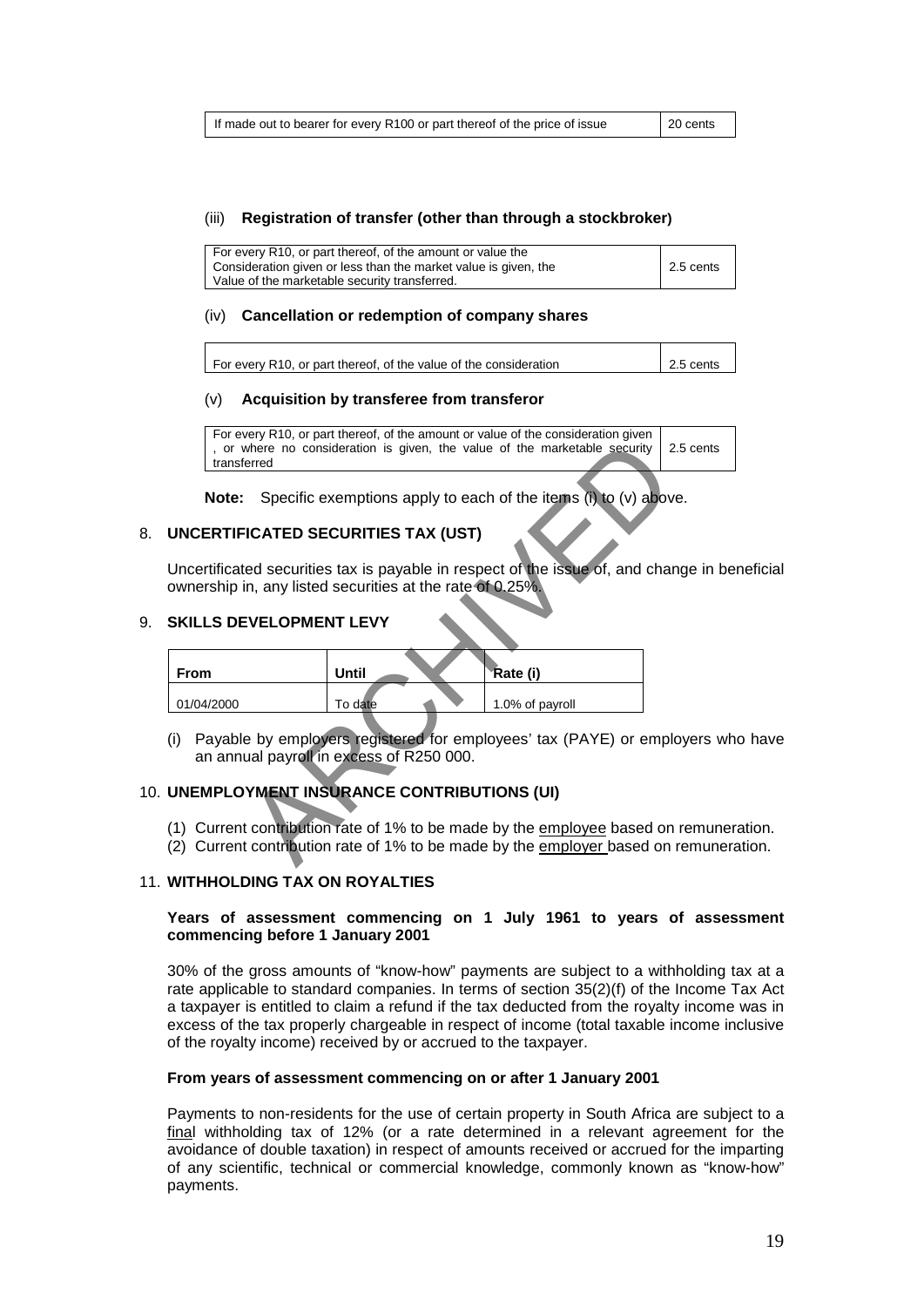# 12. **CAPITAL TAXES**

# 12.1 **Capital Gains Tax (CGT)**

# **Individuals (and special trusts)**

| <b>From</b> | Until   | Annual<br>exclusion | Inclusion rate             | Effective tax rate if<br>marginal rate is applied |
|-------------|---------|---------------------|----------------------------|---------------------------------------------------|
| 01/10/2001  | ⊺o date | R <sub>10</sub> 000 | 25% of net capital<br>aain | 10% (from 2003 tax year)                          |

#### **Trusts**

| From       | Until   | Inclusion rate          | Effective tax rate       |
|------------|---------|-------------------------|--------------------------|
| 01/10/2001 | To date | 50% of net capital gain | 20% (from 2003 tax year) |

# **Companies**

| <b>From</b> | Until   | Inclusion rate          | <b>Effective tax rate</b> |
|-------------|---------|-------------------------|---------------------------|
| 01/10/2001  | To date | 50% of net capital gain | 15%                       |
|             |         |                         |                           |

# 12.2 **Estate Duty**

| <b>From</b>          | Until        | <b>Inclusion rate</b>   | <b>Effective tax rate</b> |  |
|----------------------|--------------|-------------------------|---------------------------|--|
| 01/10/2001           | To date      | 50% of net capital gain | 20% (from 2003 tax year)  |  |
| <b>Companies</b>     |              |                         |                           |  |
| <b>From</b>          | <b>Until</b> | <b>Inclusion rate</b>   | <b>Effective tax rate</b> |  |
| 01/10/2001           | To date      | 50% of net capital gain | 15%                       |  |
| <b>Estate Duty</b>   |              |                         |                           |  |
| <b>From</b>          | <b>Until</b> | <b>Deduction</b>        | Rate                      |  |
| 16/03/1988           | 13/03/1996   | R1 000 000              | 15%                       |  |
| 14/03/1996           | 30/09/2001   | R1 000 000              | 25%                       |  |
| 01/10/2001           | 28/02/2002   | R1 000 000              | 20%                       |  |
| 01/03/2002           | To date      | R1 500 000              | 20%                       |  |
| <b>Donations Tax</b> |              |                         |                           |  |

# 12.3 **Donations Tax**

# **Donations Tax Rates**

| <b>From</b> | Until      | Rate |
|-------------|------------|------|
| 16/03/1988  | 13/03/1996 | 15%  |
| 14/03/1996  | 30/09/2001 | 25%  |
| 01/10/2001  | To date    | 20%  |

# **Donations Tax Exemption**

| From       | Until      | <b>Exemption</b>    |
|------------|------------|---------------------|
| 16/03/1988 | 29/02/1996 | R <sub>20</sub> 000 |
| 01/03/1996 | 28/02/2002 | R <sub>25</sub> 000 |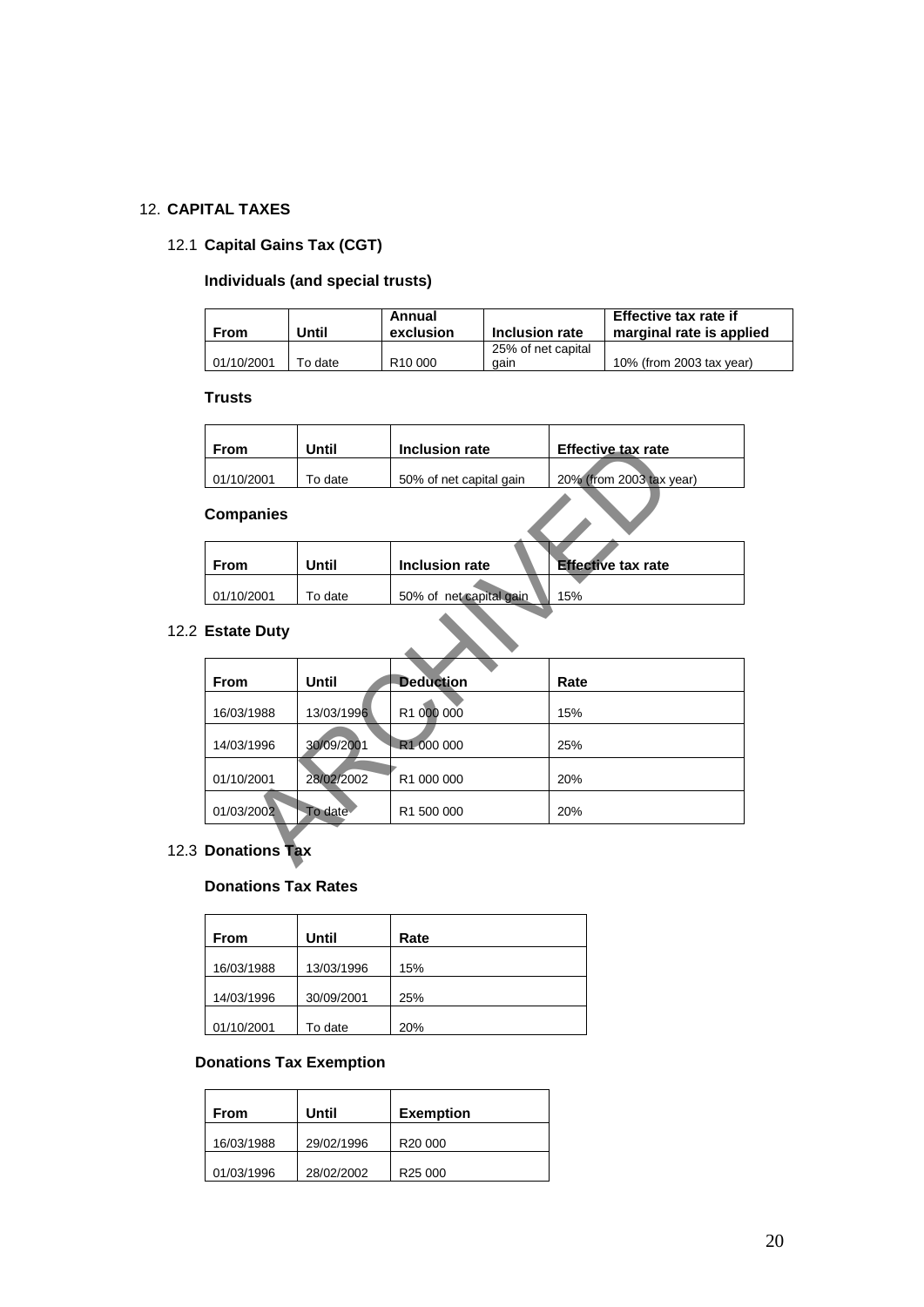| 01/03/2002<br>:30 000 |      |  |
|-----------------------|------|--|
|                       | date |  |

**Note:** The exemption above applies to a natural person. Persons other than natural persons are entitled to make gifts during a year of assessment not exceeding R10 000. Previously, the casual gift exemption was R5 000 before it was increased to R10 000 with effect from 1 March 2002.

## 13. **CUSTOMS DUTY**

Customs duty is levied on imported goods, and is usually calculated on the value of the goods. Refer to the relevant Schedules to the Customs and Excise Act, 1964.

#### 13.1 **Anti-dumping and Countervailing Duty**

Anti-dumping and countervailing duties are levied on goods considered to be dumped in South Africa or on subsidized imports goods respectively. Refer to Schedule No.2 to the Customs and Excise Act, 1964

The above duties are either levied on an *ad valorem* basis (percentage of the value of the goods) or as a specific duty (cents per unit, kilogram or litre). The level and type of duty imposed on a product is subject to the following main criteria:

- The value of the goods (customs value); and
- The tariff classification of the goods (tariff heading)

### 14. **EXCISE DUTY**

Excise duty (based on the specific quantity or volume of the product) is levied on certain locally manufactured products and a specific customs duty equal to the specific excise duty, is levied on the imported counterparts. This duty is levied on certain items such as tobacco products, liquor products, petroleum products and hydro-carbons. State Hold care either levied on an ad valorem basis (percent<br>goods) or as a specific duty (cents per unit, kilogram or litte)<br>of duty imposed on a product is subject to the following main cri-<br>the value of the goods (cust

*Ad valorem* excise duty (based on the value of the product) is levied on certain specified goods such as television receptors, audio equipment and on certain cosmetics.

# 14.1 **Some Important Excise Duties**

**The following are some of the important excise duties levied from 18 February 2004:**

(a) **Alcoholic products**

| <b>Products</b>   | Duty           |
|-------------------|----------------|
| Malt beer         | 7,82c/li       |
| Sorghum beer      | 34,7c/kg       |
| Spirits (average) | 4583,65c/li aa |
| Sparkling wine    | 323,32c/li     |
| Fortified wine    | 232,87c/li     |
| Unfortified wine  | 117,10c/li     |

#### (b) **Tobacco products**

| <b>Products</b> | Duty                  |
|-----------------|-----------------------|
| Cigarettes      | 226,40c/10 cigarettes |
| Pipe tobacco    | 6832c/kg net          |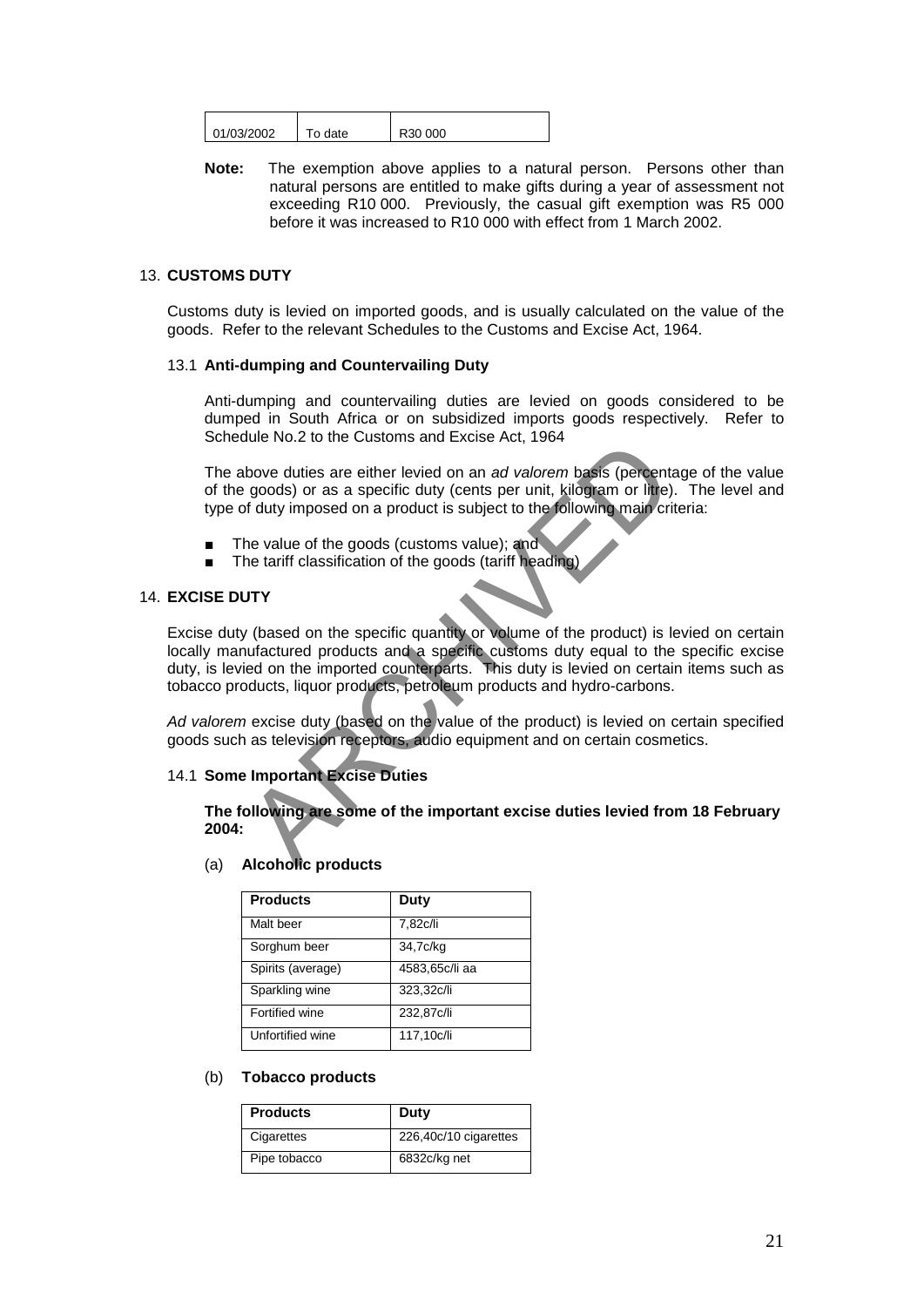| <b>Fuels</b>                        | <b>Rate of Fuel Levy</b> |  |
|-------------------------------------|--------------------------|--|
| Petrol, leaded and unleaded         | 111c/li                  |  |
| Aviation kerosene                   | free                     |  |
| Illuminating kerosene<br>(marked)   | free                     |  |
| Illuminating kerosene<br>(unmarked) | 95c/li                   |  |
| Distillate fuel (diesel)            | 95c/li                   |  |

## (c) **Fuel Levy (excluding Road Accident Fund Levy) From 7 April 2004 to date**

### 14.2 **Ad Valorem Excise Duties**

|          | Illuminating kerosene<br>(unmarked)                                     | 95c/li |         |
|----------|-------------------------------------------------------------------------|--------|---------|
|          | Distillate fuel (diesel)                                                | 95c/li |         |
|          | <b>Ad Valorem Excise Duties</b>                                         |        |         |
|          | Gaming machines, vending and office machines (including fax machines    |        |         |
|          | and modems) and TV sets                                                 |        | 7%      |
|          | Motorcycles (200 - 800cc)                                               |        | 5%      |
| Firearms |                                                                         |        | 7%      |
|          | Perfumes                                                                |        | 7%      |
|          | Video equipment, hi-fi equipment, optical lenses and                    |        |         |
|          | photographic/cinematographic equipment                                  |        | 7%      |
|          | Motor vehicles (sliding scale)                                          |        | Max 20% |
|          | Fireworks                                                               |        | 7%      |
|          | Air conditioning machines                                               |        | 7%      |
|          | Refrigerators/Freezers                                                  |        | 7%      |
|          | Dish washing machines (domestic)                                        |        | 7%      |
|          | Microphones and stands                                                  |        | 7%      |
|          | Magnetic tape recorders                                                 |        | 7%      |
|          | <b>Note:</b> The list is not exhaustive.<br>Air Passenger Departure Tax |        |         |

#### 14.3 **Air Passenger Departure Tax**

#### **From 1 November 2000 to 30 June 2003**

- (a) Passengers departing to Botswana, Lesotho, Namibia and Swaziland, R50 per passenger.
- (b) Passengers departing to other international destinations, R100 per passenger.

#### **From 1 July 2003 to date**

- (a) Passengers departing to Botswana, Lesotho, Namibia, and Swaziland, R55 per passenger.
- (b) Passengers departing to other international destinations, R110 per passenger.

### 14.4 **Environmental Levy**

Environmental levy is levied at 3 cents per bag on articles for conveyance or packing of goods, plastics, stoppers, lids and other closures of plastics.